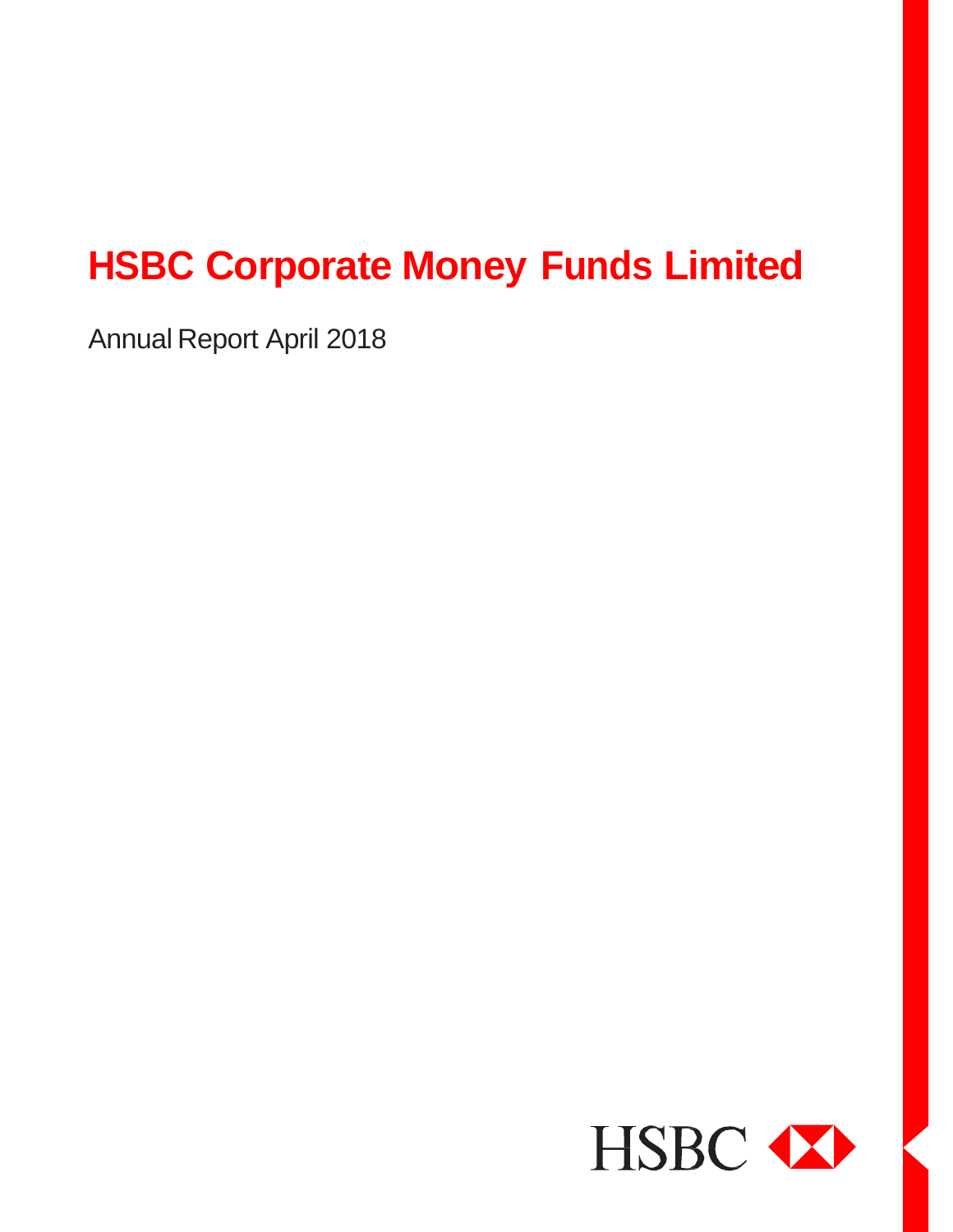## HSBC Corporate Money Funds Limited **Contents**

| <b>Canadian Dollar Fund</b><br>Manager's Report                                                                                                                 | 2                |
|-----------------------------------------------------------------------------------------------------------------------------------------------------------------|------------------|
| Sterling Fund<br>Manager's Report                                                                                                                               | 3                |
| <b>US Dollar Fund</b><br>Manager's Report                                                                                                                       | 4                |
| Independent Auditor's Report                                                                                                                                    | 5                |
| Statements<br>Statements of Assets and Liabilities<br><b>Statements of Net Assets</b><br><b>Statements of Operations</b><br>Statements of Changes in Net Assets | 6<br>7<br>8<br>9 |
| Notes to the Financial Statements                                                                                                                               | 11               |
| Management and Administration                                                                                                                                   | 24               |

*The accompanying report of KPMG Audit Limited ("KPMG") is for the sole and exclusive use of the Company. No person, other than the Company, is authorized to rely upon the report of KPMG unless KPMG expressly so authorizes. Further, the report of KPMG is as of September 19, 2018 and KPMG has carried out no procedures of any nature subsequent to that date which in any way extends that date.*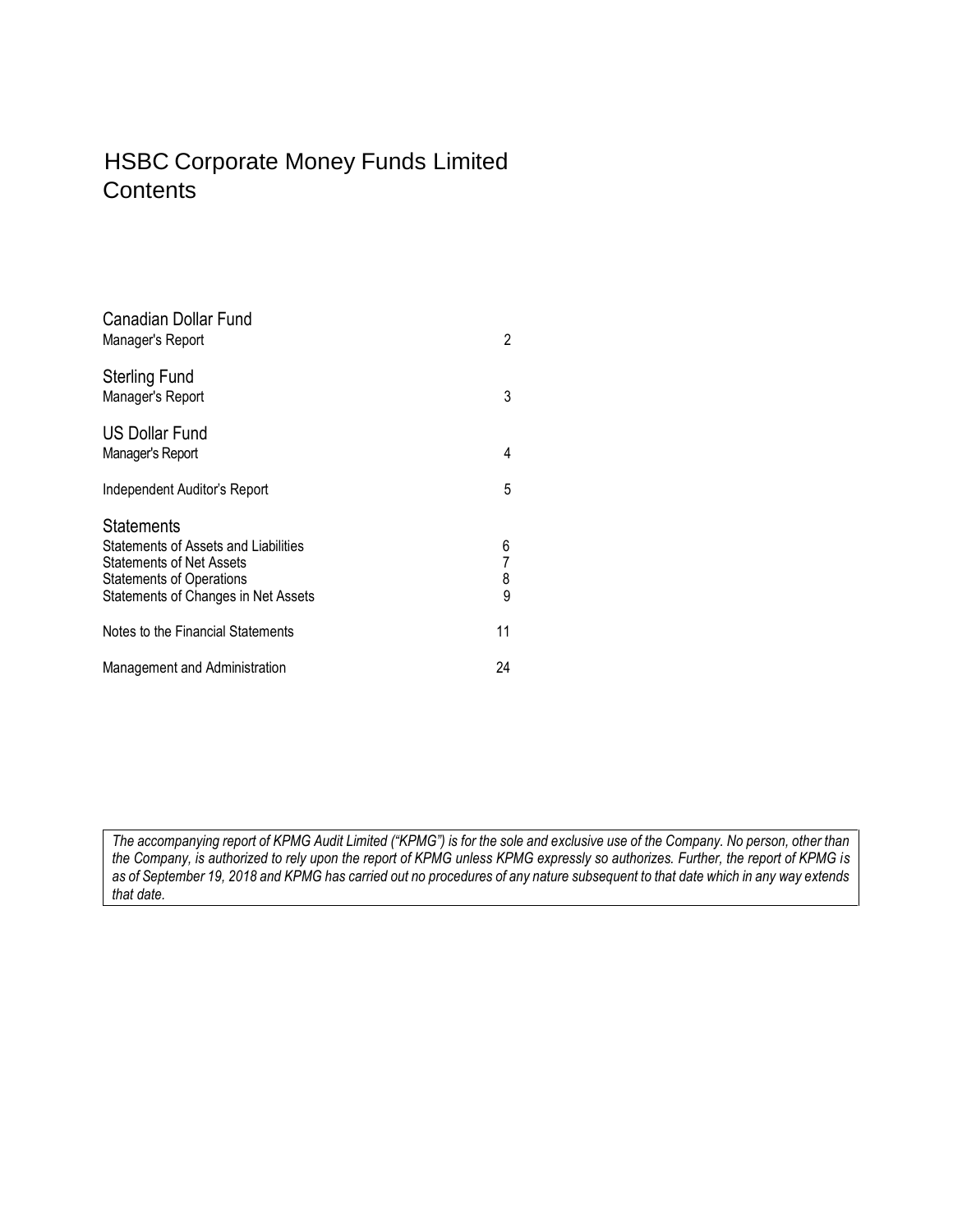### HSBC Corporate Money Funds Limited Manager's Report for the year ended April 30, 2018

### **Canadian Dollar Fund**

### **Market review**

The yield on Canada's 10-year government bonds moved notably higher over the review period, climbing from 1.58% at the start of May 2017 to 2.31% by the end of April 2018. This trend reflected investors' expectations that interest rates would rise, and improved global growth.

Trade worries resurfaced, with President Trump casting doubt on the future of the North American Free Trade Agreement ("NAFTA"). As he was a vocal critic of the agreement during his campaign, the president initiated renegotiation of the NAFTA. Because the US is a key export destination for Canada, this rhetoric unnerved investors in Canada.

Canadian policymakers raised rates three times over the review period, responding to a spate of encouraging economic data. Rates were increased by 0.25% in both July and September, as economic growth picked up pace across industries. At the time of the first hike, the Bank of Canada ("Bank") forecast growth of 2.8% for 2017, but the economy fared better than expected. For the 2017 calendar year, the Canadian economy actually grew by 3%. The Canadian Dollar appreciated against the US Dollar after both rate hikes, hitting a two-year high after the second one. The final rate hike of the period came in January 2018, after unemployment fell to its lowest level since 1976. Policymakers lifted rates to 1.25% – the highest level in nine years.

For the remainder of the review period, the Canadian economy continued to grow, although some less promising data releases emerged in March. According to Statistics Canada, the economy grew by 1.7% in the final quarter of 2017, falling short of expectations of 2% growth. Concerns about consumer indebtedness (and a consequent lack of spending) also intensified. Meanwhile, in March, Canada signed a new trade agreement with the remaining members of the Trans Pacific Partnership (the US withdrew in early 2017).

### **Portfolio review**

During the period under review, the sub-fund maintained an asset mix that has consisted predominantly of fixed-rate banker acceptances and fixed and floating rate bonds with maximum maturity tenors of one year. The primary maturity range during the reporting period was limited to the 1-3 month range, with some opportunistic extensions in 3-12 month securities within a select group of issuers in order to provide strong liquidity.

The sub-fund invests in high-quality global banking, financial, corporate, provincial and Canadian government debt issuers. Canadian government, agency and provincial obligations, including Canadian Treasuries, represented roughly 25% of the sub-fund's assets at throughout most of the reporting period. Canadian issuers continue to show strong credit fundamentals and market liquidity.

The sub-fund's Weighted Average Maturity ("WAM") at times crossed well under 30 days during the reporting period as a neutral market stance was maintained. The prevailing sentiment was to allow for an extended period of time to let the economic stimulus that was put in place by the Bank in early 2016 take full effect, with the objective being, to improve growth and restore the overall health of the nation's economy. The portfolio continued to be managed as if there was a fairly good chance that rates would continue to rise during 2017/2018. Most banking and corporate issuance reflected steepening of the yield curve as interest rates started to rise. Maturity placement around various Bank's statement dates became top priority, as these are the dates when any potential interest hikes are announced in Canada. Provincial issuance has remained strong throughout this period of escalating rates and the pricing of these securities reflect a steeper yield curve as well, however not as dramatic as financial issuance such as bank paper. Nevertheless there is some relative value in adding these positions to the portfolio.

In justifying its September rate hike, the Bank noted that economic data has been stronger than expected, and that growth was becoming more "broadly-based and self-sustaining." The Bank also noted more widespread strength in business investment and exports, while consumer spending has remained robust. While expecting GDP growth to moderate in coming quarters, the Bank said that the level of GDP is higher than it had anticipated. Inflation was said to be evolving as expected, though the Bank acknowledged the excess capacity in the labor market and still subdued wage and price pressures. The Bank indicated that future policy decisions are not "predetermined," but instead will depend on incoming data and financial market developments. In particular, the Bank highlighted that it will be watching labor market conditions. The Investment Manager continues to monitor the market's overall health and to manage the sub-fund accordingly whilst maintaining the focus on safety and liquidity.

### **HSBC Global Asset Management(Bermuda) Limited May 2018**

This Manager's Report contains certain forward-looking statements with respect to the financial markets. These statements should not be *considered personal financial advice.*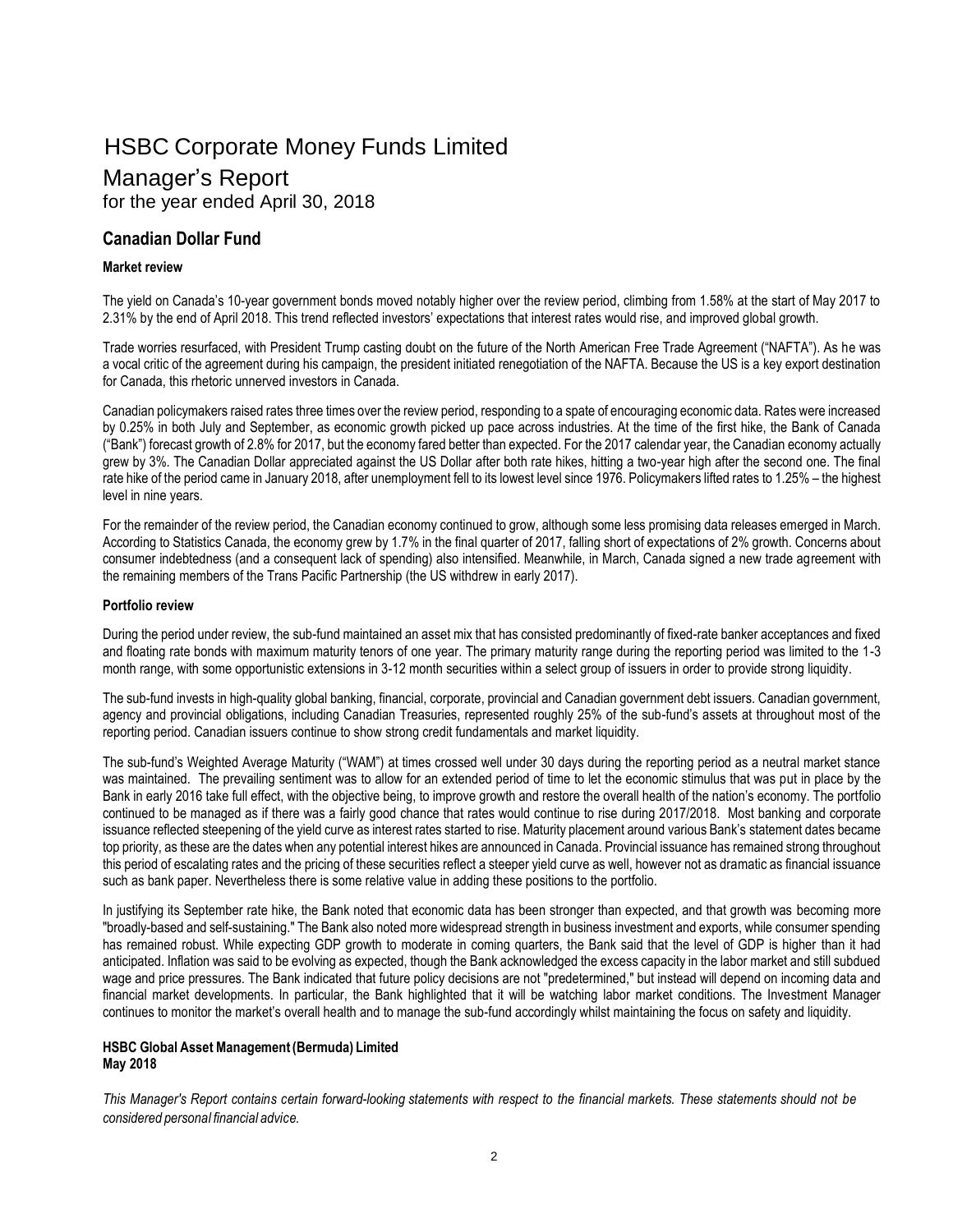### HSBC Corporate Money Funds Limited Manager's Report for the year ended April 30, 2018

### **Sterling Fund**

### **Market review**

Yields on the 10-year gilt, the UK's benchmark government bond, moved higher over the period under review (bond prices and yields move inversely to each other). Political news took its toll on gilts, with the yield on the benchmark bond plunging below 1% in early June, after the Conservative party lost its parliamentary majority. Coalition talks with Northern Ireland's Democratic Unionist Party ensued, prompting a bout of volatility in the gilts market.

Economic data broadly improved, while inflation stayed above target, hitting a peak of 3.1% in November. As the period progressed, the Bank of England (BoE) hinted strongly that interest rates were set to rise. Although two members of the Monetary Policy Committee (MPC) voted for a rate hike in September, the central bank maintained the status quo until November. Policymakers then voted to increase rates to 0.50% from 0.25%, partly motivated by the need to contain inflation.

Brexit negotiations continued, with news flow causing ripples in gilt markets. In November, it emerged that the UK had agreed to pay liabilities of up to €100 billion (the so-called 'divorce bill'), news that led to higher gilt yields across the curve. In March, both parties agreed to a transition period, under which the UK will remain in the EU until 2020, but with diminished powers. This too caused a spike in gilt yields, as markets became more optimistic that a smooth EU exit was possible.

In February and March of 2018, a bout of volatility hit markets, causing equities to fall and benefiting gilts, which gained in both months. The benchmark 10-year gilt yield traded in a reasonably tight range in early April, ending the review period at 1.44%.

### **Portfolio review**

Brexit continued to be a dominant theme in Sterling markets in the period under review. However, the initial fears of the referendum result leading to a sharp downturn in British GDP did not materialize. Instead the UK entered a period of monetary policy normalization. In November 2017, the MPC felt confident enough to raise the policy rate from 0.25% to 0.50% which brought a decade of ultra-loose monetary conditions to an end. However, unlike in the US and other developed economies, the BoE is doing this against a backdrop of weakening growth and political and economic uncertainty caused by Brexit. We had been preparing the sub-fund for the interest rate hike in November by reducing Weighted Average Maturity ("WAM") and we had sought to increase the percentage of Libor indexed instruments in the sub-fund.

Towards the end of the period under review, it had widely been anticipated that the Bank of England was set to increase interest rates once again. Indeed, a rate hike at the May Monetary Policy Committee ("MPC") meeting was roughly 90% priced by MPC dated Sonia. However, following a raft of weak data prints in Q1 2018 and comments from Mr Carney that effectively quashed any chances of a rate hike, it would appear that the BoE has put its short lived normalization policy on hold for the foreseeable future.

During the past year, the asset profile of the sub-fund has remained stable with certificate of deposits and commercial paper comprising roughly 60% to 70% of holdings.

During the past year, the percentage of assets invested in Canadian and Australian Floating Rate Notes (FRN) has remained stable. However, the percentage of holdings here has decreased versus previous periods as spreads tightened and investments in this space were less attractive.

We continue to use Asset Backed Commercial Paper ("ABCP") as a means to manage short dated holdings (mainly one month and under) as these products offer an attractive yield pick-up compared to banks in this space. Over the past year, finding supply in this asset class has become more troublesome. This has led to a small decrease in average holdings of ABCP held by the sub-fund.

Due to the changing interest rate expectations in Sterling Money Markets, WAM was on average lower this past year at 44 days compared to previous years. Weighted Average Life ("WAL") of the sub-fund was stable at an average of 58 days over the period.

### **HSBC Global Asset Management(Bermuda) Limited May 2018**

This Manager's Report contains certain forward-looking statements with respect to the financial markets. These statements should not be *considered personal financial advice.*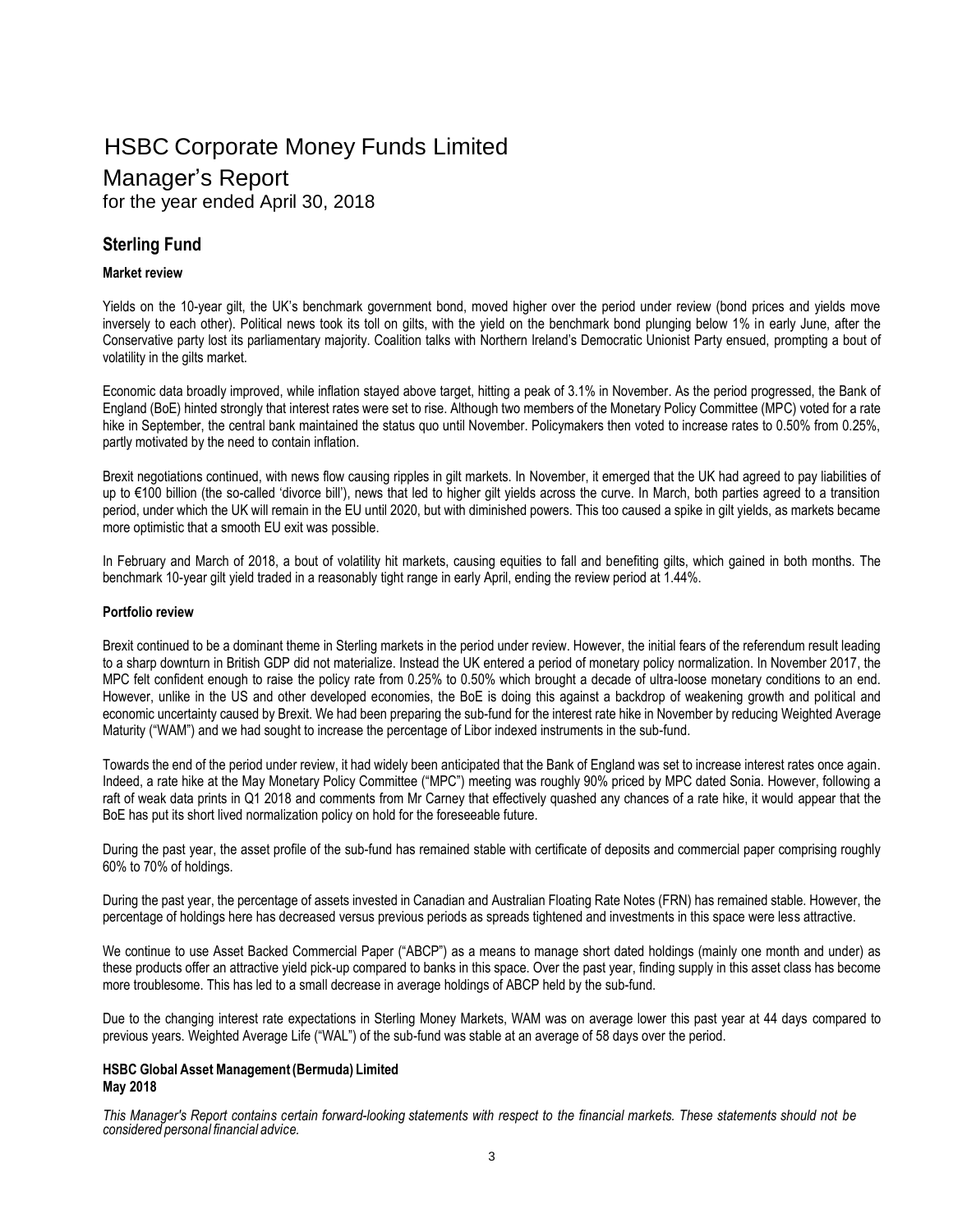## HSBC Corporate Money Funds Limited Manager's Report

for the year ended April 30, 2018

### **US Dollar Fund**

### **Market review**

US Treasury yields moved broadly higher over the period, as investors readied themselves for 'policy normalization' – a move towards higher interest rates. In aggregate, the benchmark 10-year Treasury yield moved from 2.32% to 2.95% over the year.

In June 2017, the Federal Reserve Bank ("Fed") policymakers made the first of three interest-rate hikes of the period, fulfilling the market's expectations. The move reflected strength in the US economy, with improvements in both unemployment and measures of economic activity. Policymakers also outlined their plans to reduce the Fed's sizeable balance sheet, which had been inflated by the Fed bailouts that accompanied the global economic crisis nearly 10 years ago, and subsequent quantitative easing.

In December, the Fed made its second hike in the review period, taking rates to 1.50%. Two Fed members vote against the rate rise, but the other committee members were convinced by the improving economy. In March 2018, policymakers raised rates for a third time, following a spate of encouraging data releases. These included non-farm payrolls (a measure of employment), which spiked to 324,000 in February – well above consensus expectations.

Meanwhile, Jerome Powell was mooted as a potential replacement for Fed chair Janet Yellen, whose term was set to end in February 2018. Although Ms Yellen could have undertaken another term, she was not endorsed by President Trump. Jerome Powell took up the reins as Fed chair in early February; investors expected him to maintain the status quo. In other news, the Trump administration introduced tax-reform legislation, which delivered sizeable tax cuts to US corporations.

### **Portfolio review**

After a tranquil first six months of the reporting period, there were some significant market developments that had an impact on the sub-fund. In December the Fed announce a 25bp rate hike after remaining idle since June. As we moved into 2018, the major market development that influenced the sub-fund performance was focused around the after-effects of the comprehensive Federal Tax Cut that was finalized in late 2017. The projected budget deficit that has been created in order to fund the tax cut has mandated the US Treasury to dramatically increase supply, particularly in the front end of the market. As part of the new Federal budget deal announced in early February, the debt ceiling resolution was delayed for another twelve months thereby allowing the Treasury Department to proceed with flooding the market with massive increases in Treasury Bill Issuance.. For the remainder of February, and well into March the market was left to absorb this added supply. The addition to Bill supply happened to coincide with a ramp-up in issuance from the banking and finance sector. Issuance in financial commercial paper and Bank certificate of deposits increased by about 60%-65% during the first quarter of 2018. As a result of all the increased supply from various funding sources, market yields began to back up significantly.

Additionally, the market has been dealing with another development that should be ongoing for the remainder of the year, and that is the activities of the Fed and the anticipation of as many as four interest rate hikes during the course of 2018. New Fed Chairman Jerome Powell, presiding over his first Federal Open Market Committee ("FOMC") meeting in March, announced, as expected, that the Fed was raising the Fed Funds range by 25bp. With market expectations for multiple rate hikes throughout the year, combined with a major surge in front-end supply, the money market yield curve has steepened substantially.

The portfolio was well positioned for the December and March interest rate hikes as Fed officials continue to demonstrate extreme transparency. In order to remain properly positioned, the sub-fund maintained its heavy weighting in floating rate securities, specifically Libor based agency floating rate issuance. Although spreads remained fairly uniform for the majority of the reporting period before a period of spread widening in February and March, the relative value remained strong due to slightly elevated Libor levels. When the Fed raised rates, both in mid-December and mid-March, the sub-fund was well positioned between short maturities (overnight to one week) and monthly Libor floaters that were resetting at higher levels throughout the periods leading up to the two interest rate tightening's. Asset flows were fairly stable through most of the reporting period but began to escalate during the later portion of 2017 and continued to escalate through the first three months of 2018 before starting to decline as we came to the end of the reporting period in April.

### **HSBC Global Asset Management(Bermuda) Limited May 2018**

This Manager's Report contains certain forward-looking statements with respect to the financial markets. These statements should not be *considered personal financial advice.*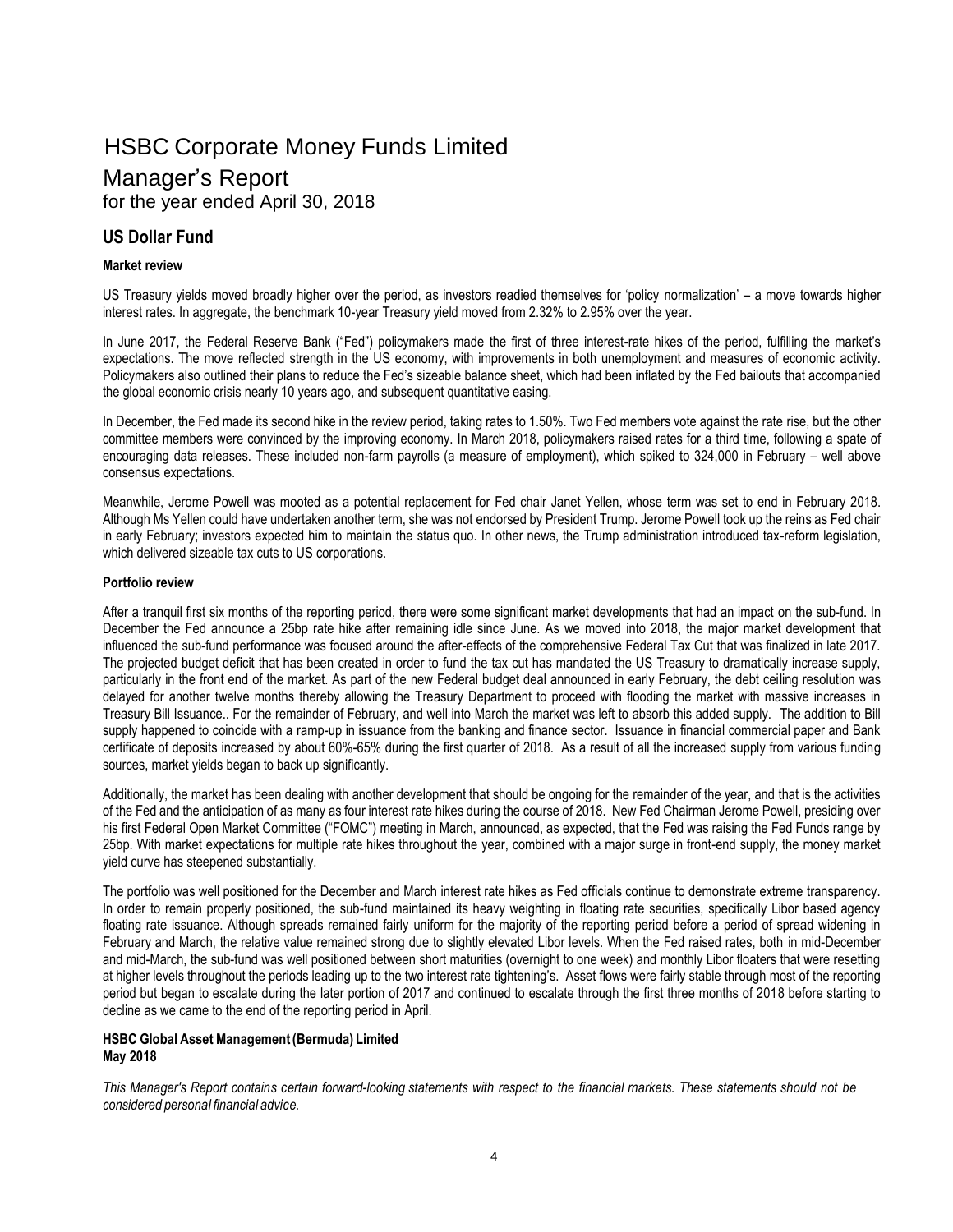

**KPMG Audit Limited**

Crown House 4 Par-la-Ville Road Hamilton HM 08 Bermuda Mailing Address: P.O. Box HM 906 Hamilton HM DX Bermuda

Telephone +1 441 295 5063 Fax +1 441 295 9132 Internet [www.kpmg.bm](http://www.kpmg.bm/)

### **INDEPENDENT AUDITOR'S REPORT**

### **To the Board of Directors and Shareholders of HSBC Corporate Money Funds Limited**

We have audited the accompanying financial statements of HSBC Corporate Money Funds Limited, which comprise the statements of assets and liabilities, including the statements of net assets as of April 30, 2018, and the related statements of operations and changes in net assets for the year then ended, and the related notes to the financial statements.

### **Management's Responsibility for the Financial Statements**

Management is responsible for the preparation and fair presentation of these financial statements in accordance with U.S. generally accepted accounting principles; this includes the design, implementation, and maintenance of internal control relevant to the preparation and fair presentation of financial statements that are free from material misstatement, whether due to fraud or error.

### **Auditor's Responsibility**

Our responsibility is to express an opinion on these financial statements based on our audit. We conducted our audit in accordance with auditing standards generally accepted in the United States of America. Those standards require that we plan and perform the audit to obtain reasonable assurance about whether the financial statements are free from material misstatement.

An audit involves performing procedures to obtain audit evidence about the amounts and disclosures in the financial statements. The procedures selected depend on the auditor's judgment, including the assessment of the risks of material misstatement of the financial statements, whether due to fraud or error. In making those risk assessments, the auditor considers internal control relevant to the entity's preparation and fair presentation of the financial statements in order to design audit procedures that are appropriate in the circumstances, but not for the purpose of expressing an opinion on the effectiveness of the entity's internal control. Accordingly, we express no such opinion. An audit also includes evaluating the appropriateness of accounting policies used and the reasonableness of significant accounting estimates made by management, as well as evaluating the overall presentation of the financial statements.

We believe that the audit evidence we have obtained is sufficient and appropriate to provide a basis for our audit opinion.

### **Opinion**

In our opinion, the financial statements referred to above present fairly in all material respects, the financial position of HSBC Corporate Money Funds Limited as of April 30, 2018, and the results of its operations for the year then ended in accordance with U.S. generally accepted accounting principles.

KPMG Audit Limited

Chartered Professional Accountants Hamilton, Bermuda September 19, 2018

> © 2018 KPMG Audit Limited, a Bermuda limited liability company and a member firm of the KPMG network of independent member firms affiliated with KPMG International Cooperative ("KPMG International"), a Swiss entity All rights reserved.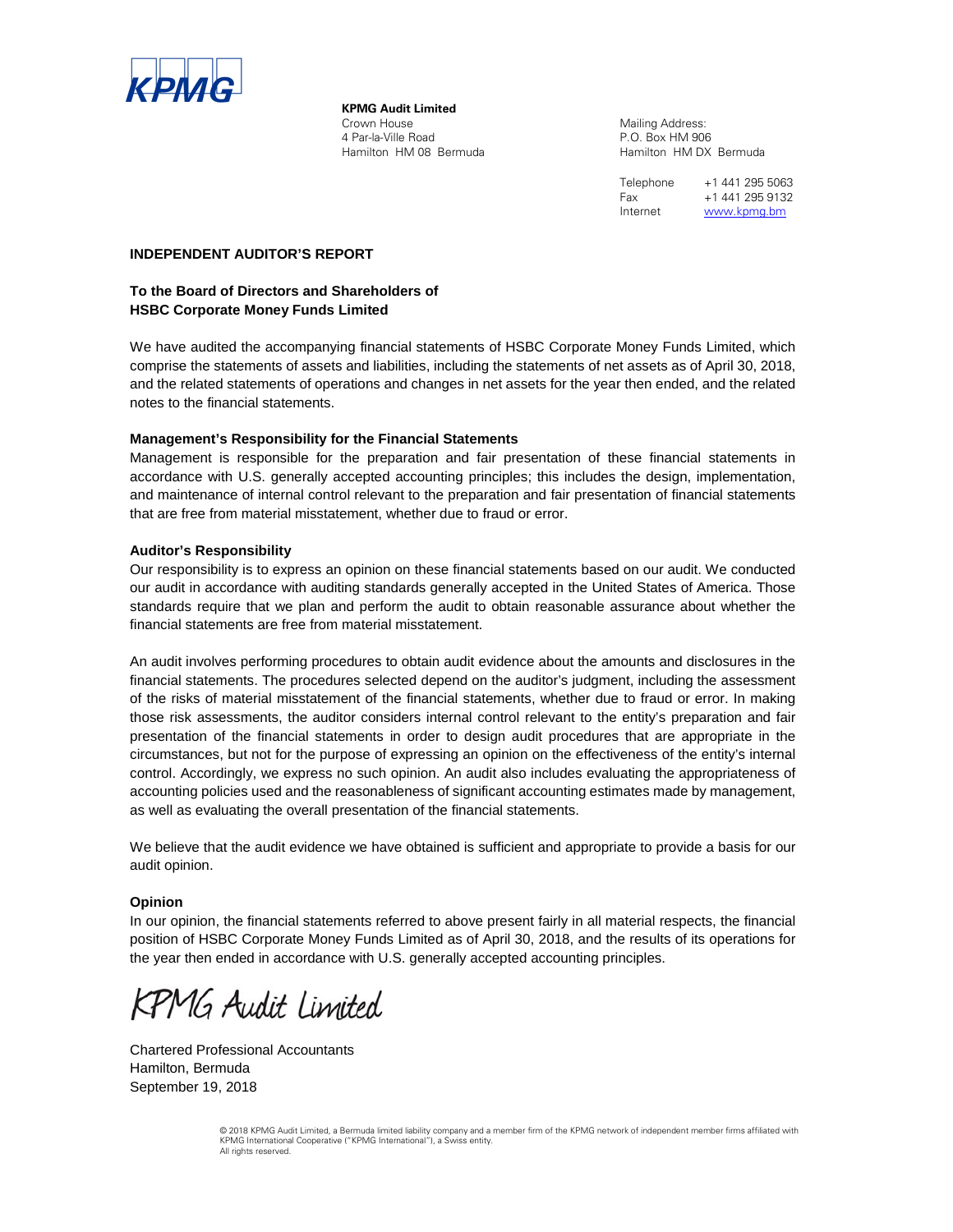## **HSBC Corporate Money Funds Limited Statements of Assets and Liabilities**

as at April 30, 2018

|                                                  | Canadian    | Euro                  | Sterling    | US               |
|--------------------------------------------------|-------------|-----------------------|-------------|------------------|
|                                                  | Dollar Fund | Fund                  | Fund        | Dollar Fund      |
|                                                  | CAD.        | <b>EUR</b>            | GBP         | USD              |
| Assets                                           |             |                       |             |                  |
| Investments, at fair value (notes 2(b), 12 & 13) | 44,707,417  |                       | 381,466,450 | 5,779,640,846    |
| Cash (note 3)                                    | 3,445       | 4,176                 | 11,359      | 4,055,966        |
| Interest and dividends receivable                | 49,853      | 706                   | 173,238     | 9,405,533        |
| Accounts receivable and prepaid expenses         | 1,192       |                       | 462         | 46,819           |
|                                                  | 44,761,907  | 4,882                 | 381,651,509 | 5,793,149,164    |
| Liabilities                                      |             |                       |             |                  |
| Redemptions payable                              |             | 7                     |             |                  |
| Management fees payable (notes 4 & 15)           | 14,729      |                       | 105,810     | 1,296,760        |
| Dividends payable (note 14)                      | 1,944       | 3,701                 | 9,847       | 301,296          |
| Accounts payable and accrued expenses            | 13,573      | 1,174                 | 19,833      | 101,918          |
|                                                  | 30,246      | 4,882                 | 135,490     | 1,699,974        |
| Net assets                                       | 44,731,661  | $\ddot{\phantom{a}}$  | 381,516,019 | 5,791,449,190    |
| Net assets attributable to:                      |             |                       |             |                  |
| Class A shares                                   | 30,411,786  |                       | 349,484,243 | 2,765,141,006    |
| Class B shares                                   | 6,648,431   |                       | 31,111,790  | 886,797,427      |
| Class C shares                                   |             |                       |             | 1,933,635,791    |
| Class I shares                                   |             |                       |             | 183,782,981      |
| Class R shares                                   | 7,671,444   | $\ddot{\phantom{1}}$  | 919,986     | 22,091,985       |
|                                                  | 44,731,661  | $\tilde{\phantom{a}}$ | 381,516,019 | 5,791,449,190    |
| Share capital (note 11)                          |             |                       |             |                  |
| Shares authorized 19,999,880,000                 |             |                       |             |                  |
| of USD 0.10 each                                 |             |                       |             |                  |
| <b>Shares outstanding</b>                        |             |                       |             |                  |
| Class A shares                                   | 30,411,786  |                       | 349,484,243 | 2,765,141,006    |
| Class B shares                                   | 6,648.431   |                       | 31,111,790  | 886,797,427      |
| Class C shares                                   |             |                       |             | 1,933,635,791    |
| Class I shares                                   |             |                       |             | 183,782,981      |
| Class R shares                                   | 438,224     |                       | 44,555      | 1,247,938        |
| Net asset value per share                        |             |                       |             |                  |
| Class A shares                                   | CAD 1.00    |                       | £1.00       | USD 1.00         |
| Class B shares                                   | CAD 1.00    |                       | £1.00       | USD 1.00         |
| Class C shares                                   |             |                       |             | USD 1.00         |
| Class I shares                                   |             |                       |             | USD 1,00         |
| Class R shares                                   | CAD 17.51   |                       | £20.65      | <b>USD 17.70</b> |

The accompanying notes form an integral part of these Financial Statements

Director

**Director**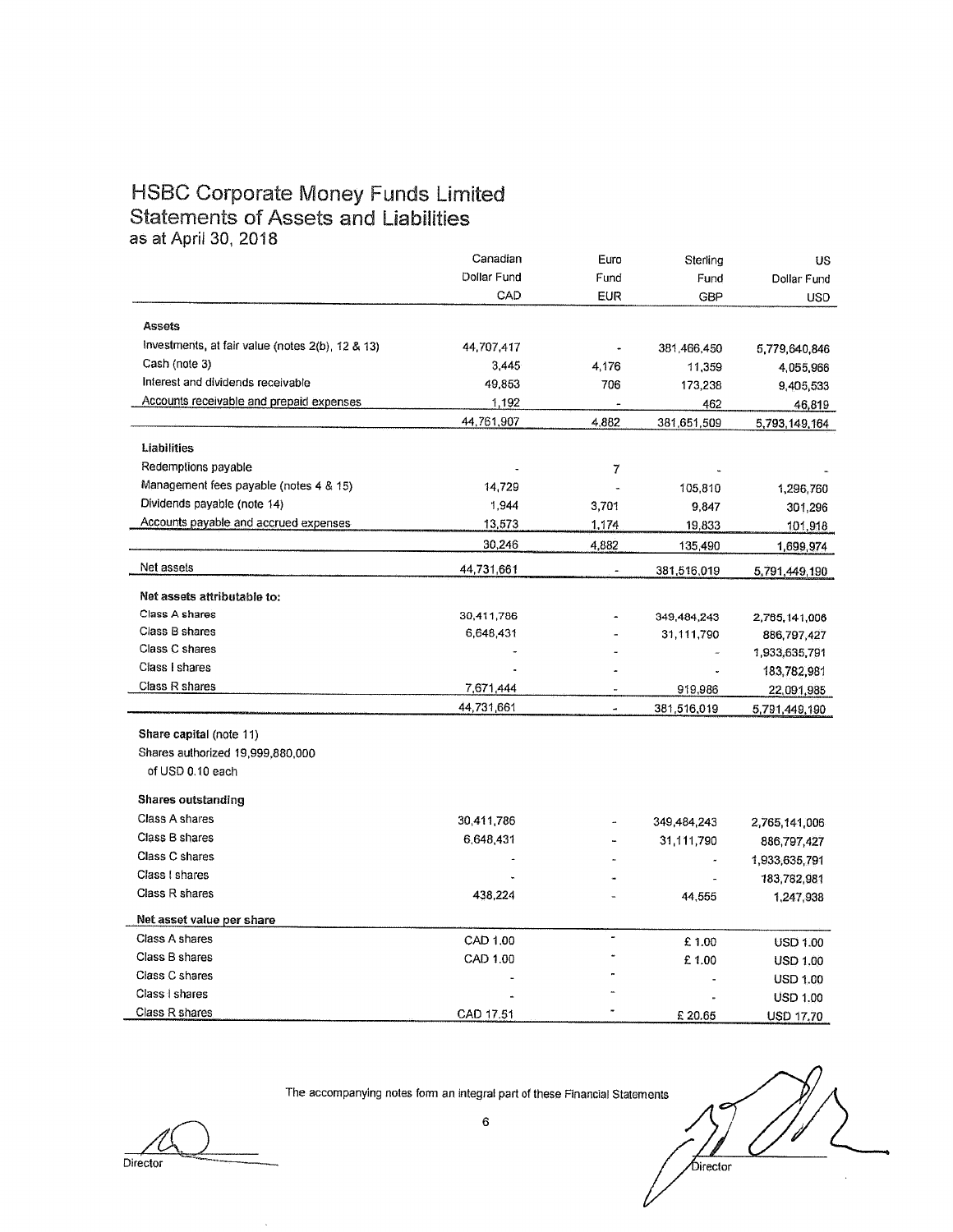### HSBC Corporate Money Funds Limited Statements of Net Assets as at April 30, 2018

### **Canadian Dollar Fund**

| Holdings<br>Price<br>Value<br><b>Net</b><br>in Shares<br>CAD<br>CAD<br>Assets<br><b>Money Market Fund</b><br>Ireland<br><b>HSBC Global Liquidity Funds Plc -</b><br>HSBC Canadian Dollar Liquidity Fund -<br>Class Z (note 13)<br>44,707,417<br>44,707,417<br>44,707,417<br>99.95<br>Other net assets<br>24,244<br>0.05<br>44,731,661<br>Net assets<br>100.00<br><b>Sterling Fund</b><br>Purchase<br>Fair<br>$%$ of<br>Price<br>Holdings<br>Value<br><b>Net</b> |
|-----------------------------------------------------------------------------------------------------------------------------------------------------------------------------------------------------------------------------------------------------------------------------------------------------------------------------------------------------------------------------------------------------------------------------------------------------------------|
|                                                                                                                                                                                                                                                                                                                                                                                                                                                                 |
|                                                                                                                                                                                                                                                                                                                                                                                                                                                                 |
|                                                                                                                                                                                                                                                                                                                                                                                                                                                                 |
|                                                                                                                                                                                                                                                                                                                                                                                                                                                                 |
|                                                                                                                                                                                                                                                                                                                                                                                                                                                                 |
|                                                                                                                                                                                                                                                                                                                                                                                                                                                                 |
|                                                                                                                                                                                                                                                                                                                                                                                                                                                                 |
|                                                                                                                                                                                                                                                                                                                                                                                                                                                                 |
|                                                                                                                                                                                                                                                                                                                                                                                                                                                                 |
|                                                                                                                                                                                                                                                                                                                                                                                                                                                                 |
|                                                                                                                                                                                                                                                                                                                                                                                                                                                                 |
|                                                                                                                                                                                                                                                                                                                                                                                                                                                                 |
|                                                                                                                                                                                                                                                                                                                                                                                                                                                                 |
|                                                                                                                                                                                                                                                                                                                                                                                                                                                                 |
| in Shares<br>GBP<br><b>GBP</b><br>Assets                                                                                                                                                                                                                                                                                                                                                                                                                        |
|                                                                                                                                                                                                                                                                                                                                                                                                                                                                 |
| <b>Money Market Fund</b>                                                                                                                                                                                                                                                                                                                                                                                                                                        |
| <b>Ireland</b>                                                                                                                                                                                                                                                                                                                                                                                                                                                  |
| <b>HSBC Global Liquidity Funds Plc -</b>                                                                                                                                                                                                                                                                                                                                                                                                                        |
| <b>HSBC Sterling Liquidity Fund -</b>                                                                                                                                                                                                                                                                                                                                                                                                                           |
| Class Z (note 13)<br>381,466,450<br>381,466,450<br>381,466,450<br>99.99                                                                                                                                                                                                                                                                                                                                                                                         |
| Other net assets<br>49,569<br>0.01                                                                                                                                                                                                                                                                                                                                                                                                                              |
| 381,516,019<br>100.00<br>Net assets                                                                                                                                                                                                                                                                                                                                                                                                                             |
|                                                                                                                                                                                                                                                                                                                                                                                                                                                                 |
| <b>US Dollar Fund</b>                                                                                                                                                                                                                                                                                                                                                                                                                                           |
| Purchase<br>Fair<br>$%$ of                                                                                                                                                                                                                                                                                                                                                                                                                                      |
| Holdings<br>Price<br>Value<br>Net                                                                                                                                                                                                                                                                                                                                                                                                                               |
| <b>USD</b><br>in Shares<br><b>USD</b><br>Assets                                                                                                                                                                                                                                                                                                                                                                                                                 |
| <b>Money Market Fund</b>                                                                                                                                                                                                                                                                                                                                                                                                                                        |
| Ireland                                                                                                                                                                                                                                                                                                                                                                                                                                                         |
| HSBC Global Liquidity Funds Plc -                                                                                                                                                                                                                                                                                                                                                                                                                               |
| HSBC US Dollar Liquidity Fund -                                                                                                                                                                                                                                                                                                                                                                                                                                 |
| Class Z (note 13)<br>99.80<br>5,779,640,846<br>5,779,640,846<br>5,779,640,846                                                                                                                                                                                                                                                                                                                                                                                   |
| Other net assets<br>11,808,344<br>0.20                                                                                                                                                                                                                                                                                                                                                                                                                          |
| 5,791,449,190<br>100.00<br>Net assets                                                                                                                                                                                                                                                                                                                                                                                                                           |

The accompanying notes form an integral part of these Financial Statements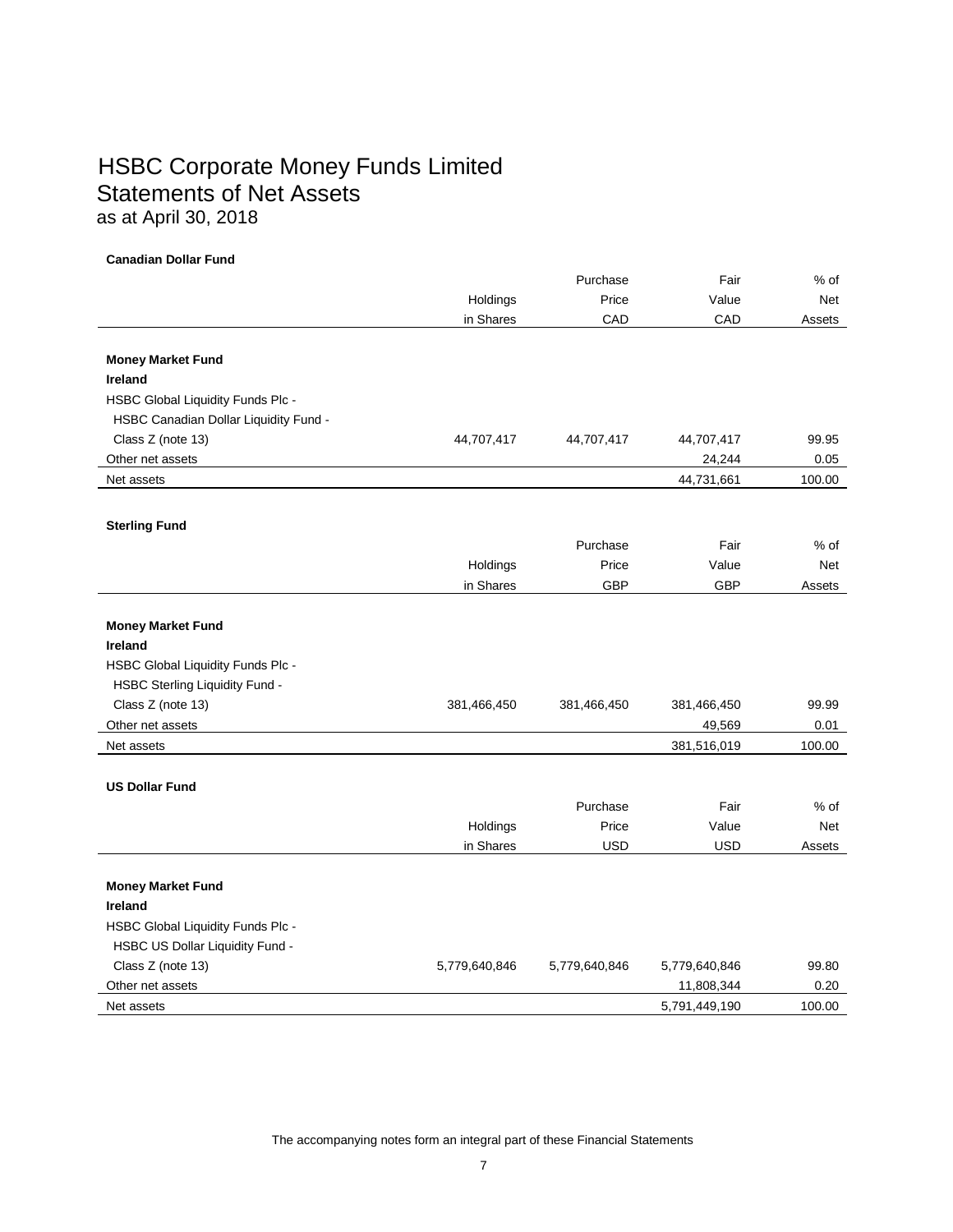## HSBC Corporate Money Funds Limited Statements of Operations

for the year ended April 30, 2018

|                                                                    | Canadian           | Euro       | Sterling   | US                 |
|--------------------------------------------------------------------|--------------------|------------|------------|--------------------|
|                                                                    | <b>Dollar Fund</b> | Fund       | Fund       | <b>Dollar Fund</b> |
|                                                                    | CAD                | <b>EUR</b> | <b>GBP</b> | USD                |
|                                                                    |                    |            |            |                    |
| <b>Income</b>                                                      |                    |            |            |                    |
| Dividend income (note 13)                                          | 434,564            | 557        | 728,737    | 86,214,130         |
| Interest income (note 3(b))                                        |                    |            | 1,006      | 127,727            |
| Negative yield expense                                             |                    | (20, 472)  |            |                    |
|                                                                    | 434,564            | (19, 915)  | 729,743    | 86,341,857         |
|                                                                    |                    |            |            |                    |
| <b>Expenses</b>                                                    |                    |            |            |                    |
| Management fees (notes 4 & 15)                                     | 164,705            | 4,125      | 532,425    | 14,666,209         |
| Audit fees (note 7)                                                | (3,938)            |            | (8, 404)   | 101,102            |
| Directors' fees (note 9)                                           | 293                |            | 253        | 23,037             |
| Other expenses                                                     | 6,014              | 4,450      | (18,067)   | 275,277            |
|                                                                    | 167,074            | 8,575      | 506,207    | 15,065,625         |
| Net investment income/(expense)                                    | 267,490            | (28, 490)  | 223,536    | 71,276,232         |
| Net increase/(decrease) in net assets resulting from<br>operations | 267,490            | (28, 490)  | 223,536    | 71,276,232         |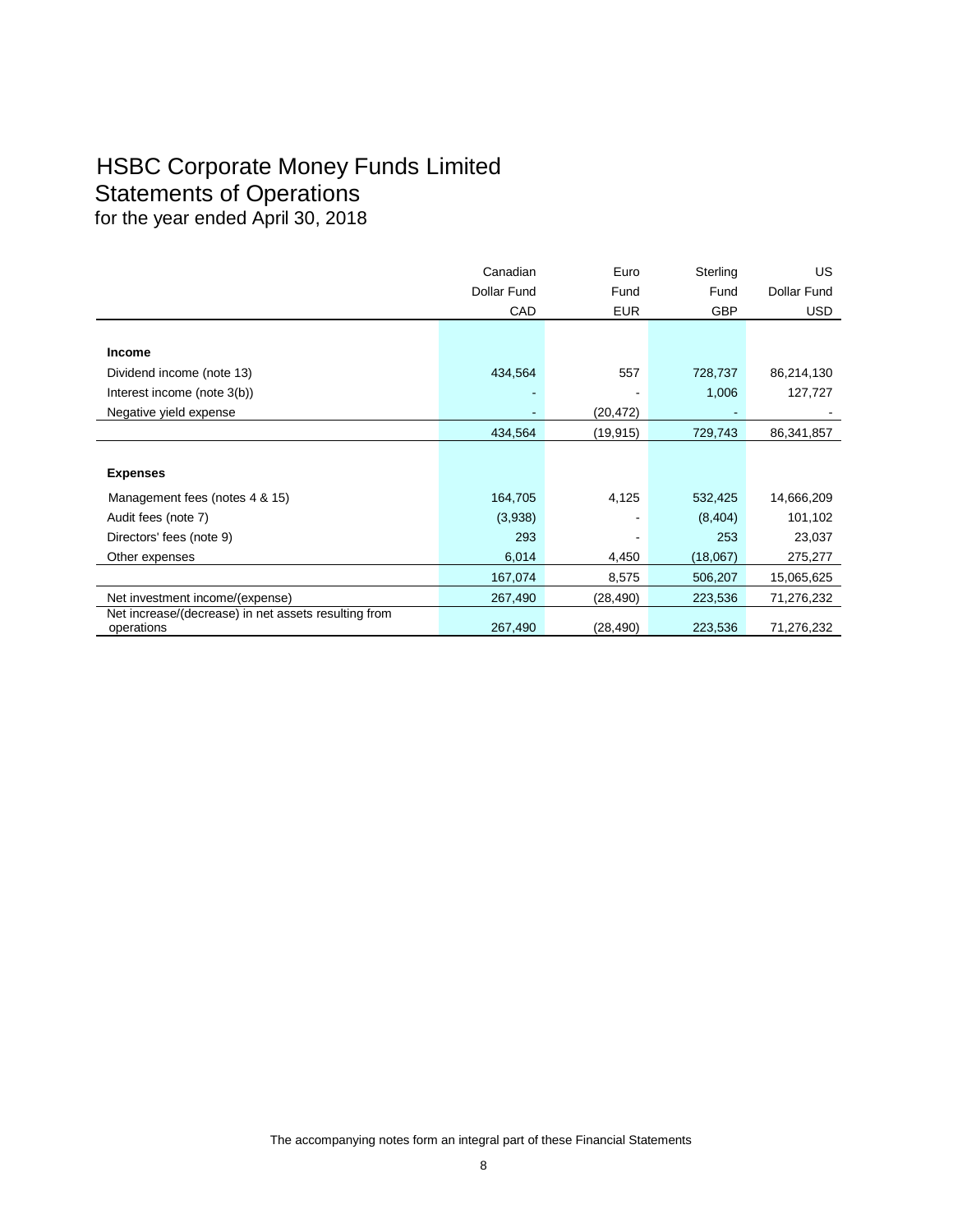### HSBC Corporate Money Funds Limited Statements of Changes in Net Assets for the year ended April 30, 2018

**Canadian Dollar Fund**

|                                          | Class A        | Class B     | Class R       |              |
|------------------------------------------|----------------|-------------|---------------|--------------|
|                                          | CAD            | CAD         | CAD           | Total        |
|                                          |                |             |               |              |
| Net assets at start of the year          | 25,472,439     | 5,897,649   | 10,830,025    | 42,200,113   |
|                                          |                |             |               |              |
| Net increase in net assets               |                |             |               |              |
| resulting from operations                |                |             |               |              |
| Net investment income                    | 197,972        | 39,716      | 29,802        | 267,490      |
|                                          | 197,972        | 39,716      | 29,802        | 267,490      |
|                                          |                |             |               |              |
| <b>Subscriptions and redemptions</b>     |                |             |               |              |
| Proceeds on issue of shares              | 15,305,685     | 900,782     | 89,208        | 16,295,675   |
| Payments on redemption of shares         | (10, 366, 338) | (150,000)   | (3,277,591)   | (13,793,929) |
|                                          | 4,939,347      | 750,782     | (3, 188, 383) | 2,501,746    |
|                                          |                |             |               |              |
| Dividends (note 14)                      | (197, 972)     | (39, 716)   |               | (237, 688)   |
|                                          |                |             |               |              |
| Net assets at end of the year            | 30,411,786     | 6,648,431   | 7,671,444     | 44,731,661   |
|                                          |                |             |               |              |
| <b>Euro Fund</b>                         |                |             |               |              |
|                                          | Class A        | Class B     | Class R       |              |
|                                          | <b>EUR</b>     | <b>EUR</b>  | <b>EUR</b>    | Total        |
|                                          |                |             |               |              |
| Net assets at start of the year          | 10,144,069     | 1,313,294   | 352,167       | 11,809,530   |
|                                          |                |             |               |              |
| Net decrease in net assets               |                |             |               |              |
| resulting from operations                |                |             |               |              |
| Net investment expense                   | (23, 639)      | (3, 377)    | (1, 474)      | (28, 490)    |
|                                          | (23, 639)      | (3, 377)    | (1, 474)      | (28, 490)    |
|                                          |                |             |               |              |
| <b>Subscriptions and redemptions</b>     |                |             |               |              |
| Payments on redemption of shares         | (10, 144, 069) | (1,313,294) | (350, 693)    | (11,808,056) |
|                                          | (10, 144, 069) | (1,313,294) | (350, 693)    | (11,808,056) |
|                                          |                |             |               |              |
| Proceeds on special redemption (note 11) | 23,639         | 3,377       |               | 27,016       |
|                                          |                |             |               |              |
| Net assets at end of the year            |                |             |               |              |

The accompanying notes form an integral part of these Financial Statements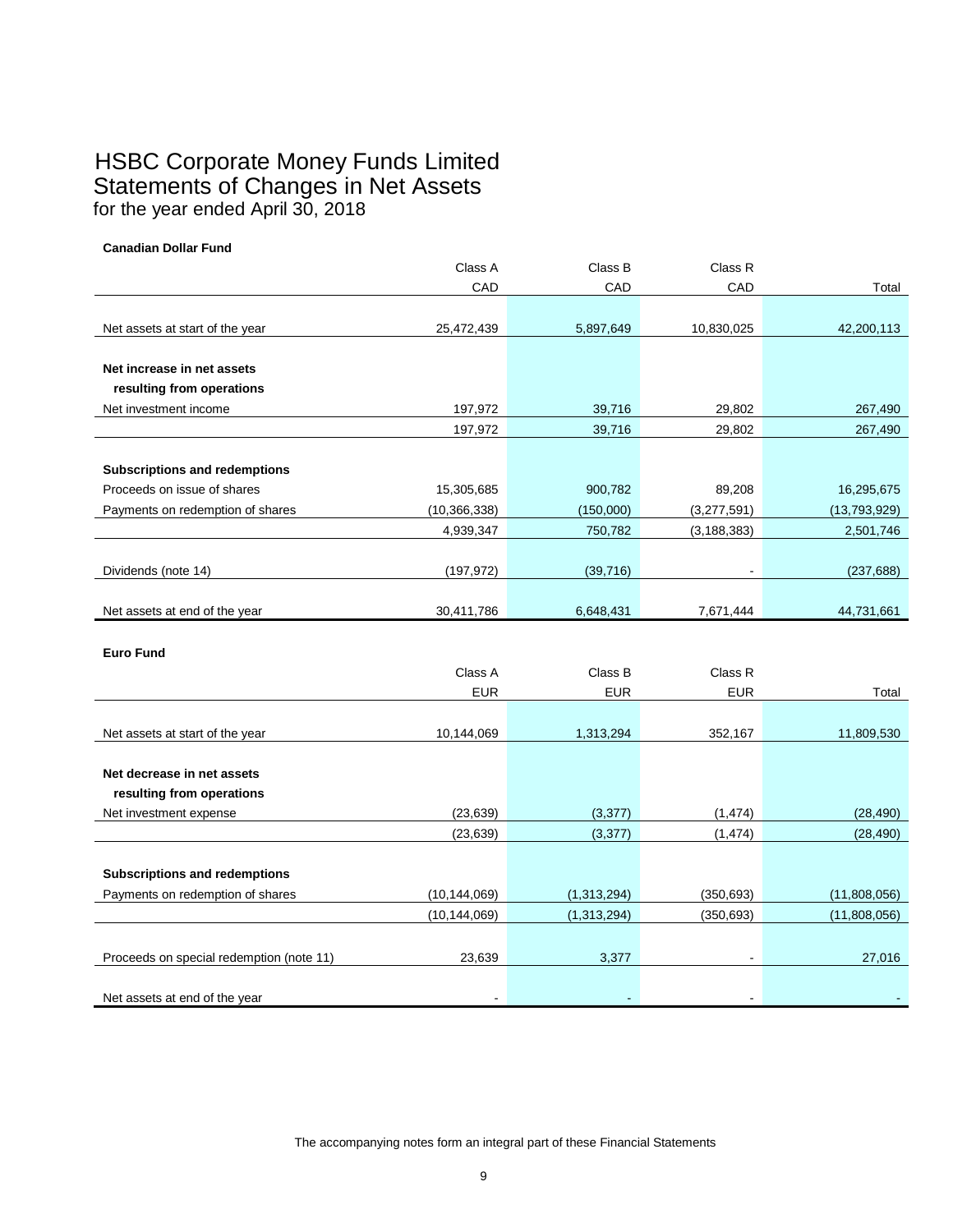### HSBC Corporate Money Funds Limited Statements of Changes in Net Assets (Continued) for the year ended April 30, 2018

### **Sterling Fund**

|                                                      |                  |                 | Class A             | Class B         | Class R       |                     |
|------------------------------------------------------|------------------|-----------------|---------------------|-----------------|---------------|---------------------|
|                                                      |                  |                 | GBP                 | <b>GBP</b>      | GBP           | Total               |
| Net assets at start of the year                      |                  |                 | 36,110,956          | 28,843,282      | 2,089,560     | 67,043,798          |
| Net increase in net assets                           |                  |                 |                     |                 |               |                     |
| resulting from operations                            |                  |                 |                     |                 |               |                     |
| Net investment income                                |                  |                 | 198,805             | 24,606          | 125           | 223,536             |
|                                                      |                  |                 | 198,805             | 24,606          | 125           | 223,536             |
| <b>Subscriptions and</b><br>redemptions              |                  |                 |                     |                 |               |                     |
| Proceeds on issue of shares                          |                  |                 | 958,339,230         | 17,102,826      | 4,000         | 975,446,056         |
| Payments on redemption of                            |                  |                 |                     |                 |               |                     |
| shares                                               |                  |                 | (644, 968, 547)     | (14, 838, 214)  | (1, 173, 699) | (660, 980, 460)     |
|                                                      |                  |                 | 313,370,683         | 2,264,612       | (1, 169, 699) | 314,465,596         |
| Dividends (note 14)<br>Proceeds from reinvestment of |                  |                 | (198, 805)          | (24, 606)       |               | (223, 411)          |
| dividends                                            |                  |                 | 2,604               | 3,896           |               | 6,500               |
|                                                      |                  |                 |                     |                 |               |                     |
| Net assets at end of the year                        |                  |                 | 349,484,243         | 31,111,790      | 919,986       | 381,516,019         |
| <b>US Dollar Fund</b>                                |                  |                 |                     |                 |               |                     |
|                                                      | Class A          | Class B         | Class C             | Class I         | Class R       |                     |
|                                                      | <b>USD</b>       | <b>USD</b>      | <b>USD</b>          | <b>USD</b>      | <b>USD</b>    | Total               |
|                                                      |                  |                 |                     |                 |               |                     |
| Net assets at start of the year                      | 2,166,572,369    | 1,541,086,245   | 727,302,386         | 142,880,429     | 34,944,967    | 4,612,786,396       |
| Net increase in net assets                           |                  |                 |                     |                 |               |                     |
| resulting from operations                            |                  |                 |                     |                 |               |                     |
| Net investment income                                | 33,952,797       | 11,884,674      | 22,272,058          | 2,935,644       | 231,059       | 71,276,232          |
|                                                      | 33,952,797       | 11,884,674      | 22,272,058          | 2,935,644       | 231,059       | 71,276,232          |
| <b>Subscriptions and</b><br>redemptions              |                  |                 |                     |                 |               |                     |
| Proceeds on issue of shares                          | 47,490,865,684   | 9,301,543,471   | 11,722,817,651      | 880,630,000     | 3,576,316     | 69,399,433,122      |
| Payments on redemption of                            |                  |                 |                     |                 |               |                     |
| shares                                               | (46,894,211,496) | (9,956,422,652) | (10, 535, 450, 787) | (842, 297, 106) | (16,660,357)  | (68, 245, 042, 398) |
|                                                      | 596,654,188      | (654, 879, 181) | 1,187,366,864       | 38,332,894      | (13,084,041)  | 1,154,390,724       |
| Dividends (note 14)                                  | (33,952,797)     | (11, 884, 674)  | (22, 272, 058)      | (2,935,644)     |               | (71, 045, 173)      |
| Proceeds from reinvestment of                        |                  |                 |                     |                 |               |                     |
| dividends                                            | 1,914,449        | 590,363         | 18,966,541          | 2,569,658       |               | 24,041,011          |
| Net assets at end of the year                        | 2,765,141,006    | 886,797,427     | 1,933,635,791       | 183,782,981     | 22,091,985    | 5,791,449,190       |

The accompanying notes form an integral part of these Financial Statements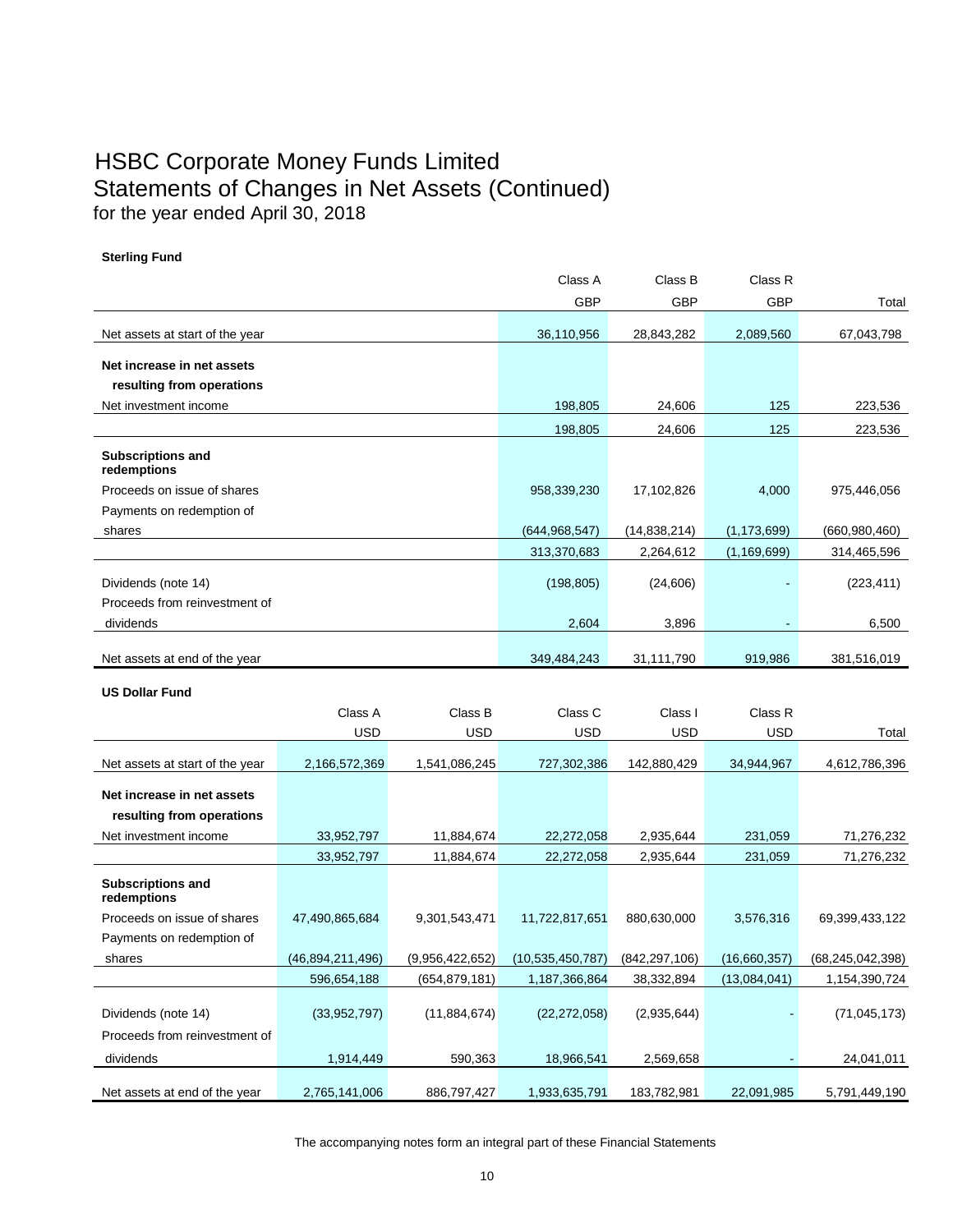### **1. The Company**

HSBC Corporate Money Funds Limited (the "Company") is an open-ended exempted mutual fund company and was incorporated with limited liability and unlimited duration in Bermuda on December 4, 1997 in accordance with the Companies Act, 1981 of Bermuda.

The Company is organized as an umbrella fund with more than one class of shares, one or more of which participate in a separate segregated pool of assets called a Fund. The Company operates Canadian Dollar, Euro, Sterling and US Dollar denominated Funds.

The Company has been classified as a Standard Fund in accordance with the Bermuda Investment Funds Act 2006.

The principal objective of the Company is to achieve a high level of current income consistent with the preservation of capital and the maintenance of liquidity by investing in a diversified portfolio of money market instruments.

The Company is managed by HSBC Global Asset Management (Bermuda) Limited (the "Manager"), a wholly-owned subsidiary of HSBC Bank Bermuda Limited (the "Bank"), a member of the HSBC Group.

The assets of each Fund of the Company are held exclusively for the benefit of the holders of the shares of the relevant classes. However, all assets of the Company are subject to the general creditors of the Company, in that the assets of each Fund may be exposed to the liabilities of other Funds within the Company. At April 30, 2018, the Directors were not aware of any such specific existing or contingent liabilities. The Funds and share classes existing as at April 30, 2018 were as follows (see also Note 11):

|                                | Date of inception |
|--------------------------------|-------------------|
| Canadian Dollar Fund - Class A | December 19, 2008 |
| Canadian Dollar Fund - Class B | December 10, 2008 |
| Canadian Dollar Fund - Class R | February 1, 2006  |
| Euro Fund - Class A**          | July 2, 2001      |
| Euro Fund - Class B**          | July 2, 2001      |
| Euro Fund - Class R**          | February 1, 2006  |
| Sterling Fund - Class A        | July 2, 2001      |
| Sterling Fund - Class B        | July 2, 2001      |
| Sterling Fund - Class R        | February 1, 2006  |
| US Dollar Fund - Class A       | December 4, 1997  |
| US Dollar Fund - Class B       | February 1, 1999  |
| US Dollar Fund - Class C       | July 1, 2005      |
| US Dollar Fund - Class I       | May 22, 2011      |
| US Dollar Fund - Class R       | February 1, 2006  |
| US Treasury Fund - Class A*    | October 1, 2010   |
| US Treasury Fund - Class B*    | October 1, 2010   |
| US Treasury Fund - Class C*    | October 1, 2010   |
| US Treasury Fund - Class I*    | October 1, 2010   |

\*These share classes are dormant as at April 30, 2018. \*\*These share classes are temporarily suspended as at April 30, 2018.

#### **2. Significant Accounting Policies**

The accompanying financial statements are prepared in accordance with U.S. generally accepted accounting principles ("U.S. GAAP"). The Company meets the typical characteristics of an investment company and is therefore applying the accounting and reporting guidance under Financial Accounting Standards Board Accounting Standards Codification ("FASB ASC") Topic 946, *Financial Services – Investment Companies.*

The significant accounting and reporting polices adopted by the Company are as follows:

(a) Investment transactions and income

Investment transactions are recorded on the trade date. Realized gains and losses on investment transactions are calculated on an average cost basis. Realized and unrealized gains and losses arising from investment transactions are included in the statements of operations.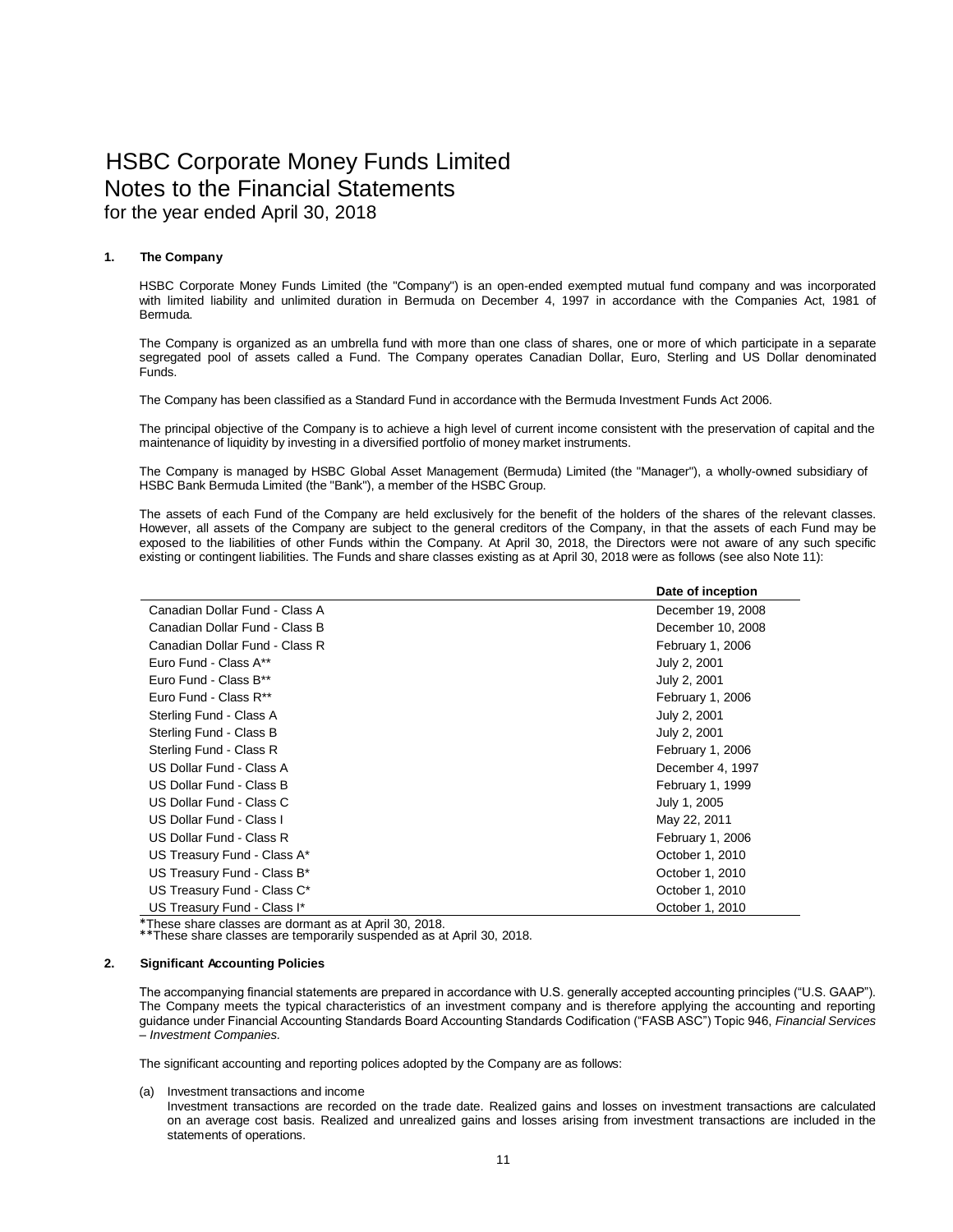### **2. Significant Accounting Policies (continued)**

### Valuation of investments

Investments are valued at fair value. Investments in money market funds are valued based on reported net asset value per share as provided by the administrators of the money market funds.

In accordance with U.S. GAAP, fair value is defined as the price that the Company would receive to sell an asset or pay to transfer a liability in an orderly transaction between market participants at the measurement date. Accounting guidelines for fair value measurements establishes a framework for measuring fair value using a three-level hierarchy for fair value measurements based upon the transparency of inputs to the valuation of an asset or liability. Inputs may be observable or unobservable and refer broadly to the assumptions that market participants would use in pricing the asset or liability. Observable inputs reflect the assumptions market participants would use in pricing the asset or liability based on market data obtained from sources independent of the Company. Unobservable inputs reflect the Company's own assumptions about the inputs that market participants would use in pricing the asset or liability developed based on the best information available in the circumstances. Each investment is assigned a level based upon the observability of the inputs which are significant to the overall valuation. The three-tier hierarchy of inputs is summarized below:

- Level 1 observable prices and quoted prices in active markets for identical investments
- Level 2 other significant observable inputs (including quoted prices for similar investments, interest rates, prepayment speeds, credit risk, etc.)
- Level 3 significant unobservable inputs (including the Company's own assumptions in determining the fair value of investments)

The inputs used to measure fair value may fall into different levels of the fair value hierarchy. In such cases, for disclosure purposes, the level in the fair value hierarchy within which the fair value measurements falls in its entirety is determined based on the lowest level input that is significant to the fair value measurement. Private investment companies measured using net asset value as a practical expedient are not categorized within the fair value hierarchy.

### (c) Allocation of profits and losses

All investment income, realized and unrealized gains and losses of each Fund are allocated to each class of shares outstanding on a daily basis in proportion to their interest in the net asset value of the Fund.

### (d) Interest income

Interest income is recorded on the accrual basis.

(e) Expenses

The Company bears all operating expenses which are allocated between all the Funds in proportion to the respective net asset value of each Fund unless the expense is solely attributable to a specific Fund.

(f) Use of estimates

The preparation of financial statements in conformity with U.S. GAAP requires management to make estimates and assumptions that affect the amounts reported in the financial statements and accompanying notes. Actual results could differ from those estimates.

### (g) Foreign currency translation

Assets and liabilities denominated in currencies other than the base currency of each Fund are translated into the base currency at the rate prevailing at the reporting date. Transactions during the year in currencies other than the base currency have been translated at the rate of exchange prevailing on the respective date of the transaction.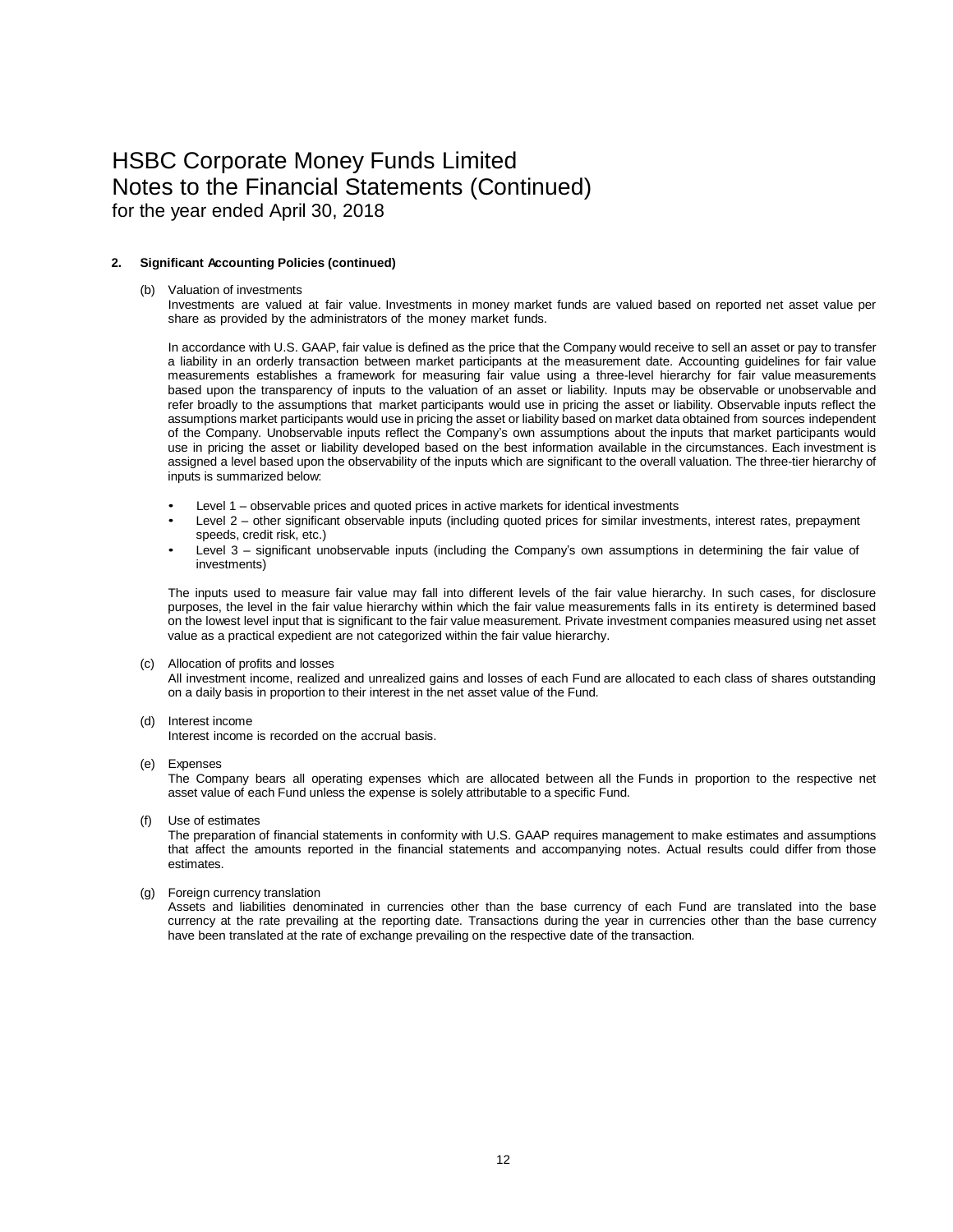### **2. Significant Accounting Policies (continued)**

### (h) Dividend income

Dividend income is recorded on the ex-dividend date and is presented net of withholding tax.

(i) Financial instruments

The fair values of the Company's assets and liabilities which qualify as financial instruments under U.S. GAAP approximate the carrying amounts presented in the statements of net assets either due to their short-term nature or are recorded at fair value  $($ see also note  $2(h)$ ).

(j) Mandatory redeemable financial instruments

In accordance with FASB ASC Topic 480, *Distinguishing Liabilities from Equity*, financial instruments mandatorily redeemable at the option of the holder, are classified as liabilities when a redemption request has been received and the redemption amount has been determined.

(k) New accounting pronouncements

In January 2016, the FASB issued Codification Accounting Standards Update No. 2016-01, (Subtopic 825-10) *Recognition and Measurement of Financial Assets and Financial Liabilities* ("ASU 2016-01"). ASU 2016-01 requires that an entity should present separately in other comprehensive income the portion of the total change in the fair value of a liability resulting from a change in the instrument-specific credit risk if the entity has elected to measure the liability at fair value in accordance with the fair value option for financial instruments. ASU 2016-01 is effective for fiscal years beginning after December 15, 2017 and for interim periods within those fiscal years. Early adoption is permitted. The impact on the Company's financial statement disclosures is not expected to be material.

### **3. Bank Overdraft and Sweep Facility**

(a) Bank overdraft

Under an agreement dated October 16, 2006 and subsequently renewed on June 3, 2011 and further amended on November 1, 2016, the Bank made a US Dollar uncommitted multicurrency overdraft facility available to the Company. The maximum amount that may be advanced is the lesser of USD 45,000,000 or 1% of the Net Value of Assets in Custody ("NVAC") of the Company. Under the terms of the agreement all assets of the Company are pledged as security against advances made by the Bank. The amount outstanding is due upon demand and interest is payable monthly at an amount equal to 0.75% above the Bank's base rate. This facility covers overdrafts arising from the sweep facility. As at April 30, 2018, there is no overdraft in any Fund. Interest is charged as described below.

(b) Sweep facility

Certain corporate customers of the Bank are provided with a sweep facility to enable an automatic transfer of funds at the end of each business day to or from their current accounts to or from the Company. The sweep transactions result in overnight balances that are reflected as cash or overdraft balances being transferred to the Company. These balances are settled through the trading of shares in the Company on the next business day. Interest is earned from or paid to shareholders on these balances at a rate equal to the previous day's daily yield of the relevant Fund, so as not to affect the position of the shareholders of the Company who do not utilize the sweep facility. Interest income for the year resulting from sweep transactions for the US Dollar Fund totaled USD 233,007 and interest expense totaled USD 105,280. These amounts have been netted and are included in interest income.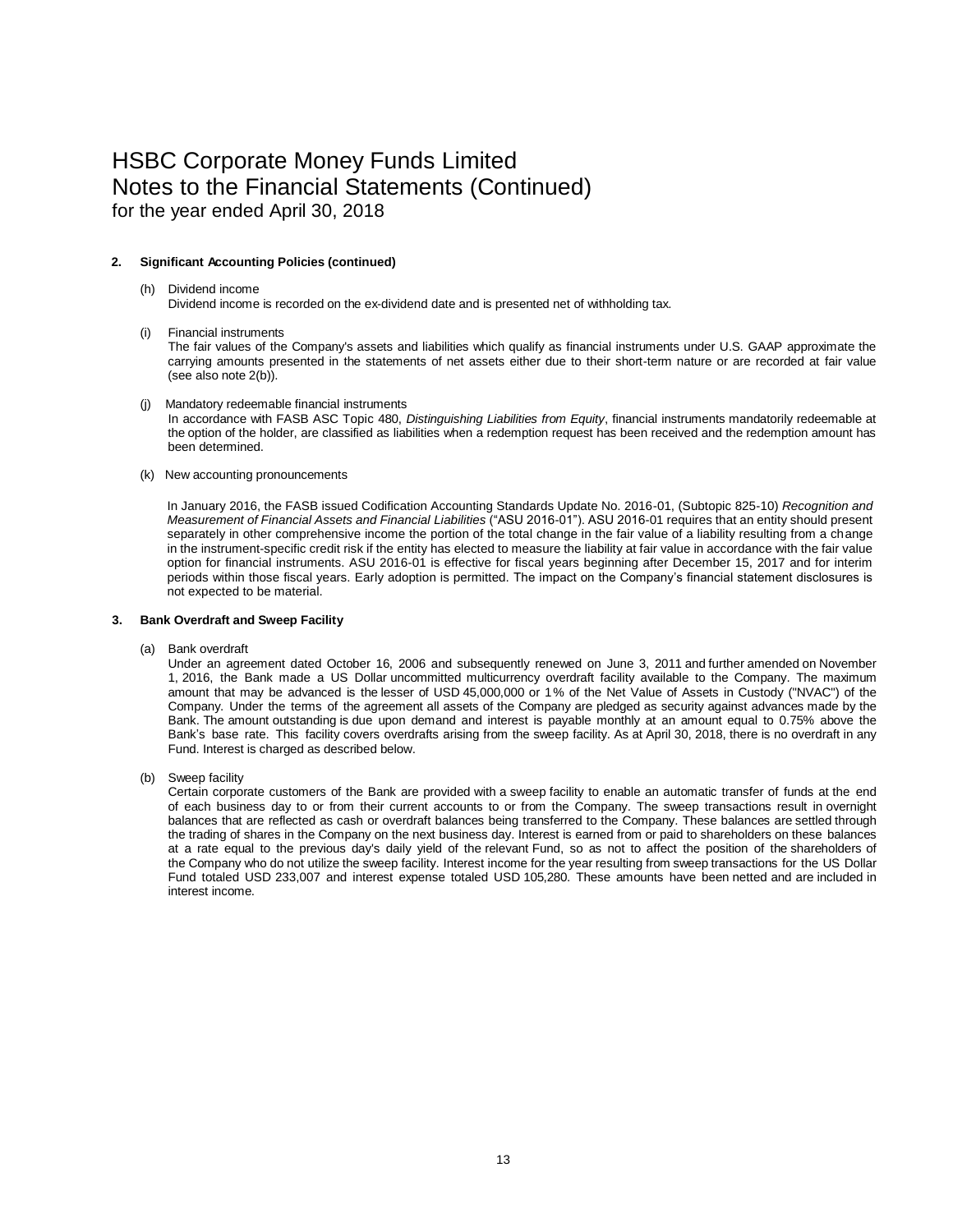### **4. Manager**

Under the amended management agreement dated February 1, 2006, September 12, 2016 and April 23 2018, the Manager is entitled to receive a monthly management fee calculated at a rate of 0.30% for Class A Shares, 0.35% for Class B Shares, 0.20% for Class I Shares and 0.65% for Class R Shares per annum of the average daily values of the net assets of each class of shares. Effective October 25, 2010, a monthly management fee for Class C Shares is calculated at a rate of 0.12% per annum. With respect to Class A, Class B and Class R Shares, from May 1, 2010 and by amended agreements dated August 15, 2012 and March 5, 2013, on a temporary basis, the Manager may voluntarily reduce a proportion of the management fee for certain classes of the US Dollar Fund, Sterling Fund, Euro Fund and Canadian Dollar Fund. The Manager is entitled in its absolute discretion to increase (or decrease) these percentages from time to time up to the maximum management fee permitted under the terms of the agreement of 1% per annum of the average daily values of the net assets of each class of shares.

As of April 30, 2018, the management fees for Class A, Class B, Class C, Class I and Class R Shares of the US Dollar Fund, Sterling Fund, Euro Fund and Canadian Dollar Fund were as follows:

|                       | Canadian    | Euro           | Sterling   | <b>US Dollar</b> |
|-----------------------|-------------|----------------|------------|------------------|
|                       | Dollar Fund | Fund           | Fund       | Fund             |
|                       | CAD         | <b>EUR</b>     | <b>GBP</b> | <b>USD</b>       |
| <b>Management Fee</b> |             |                |            |                  |
| Class A               | 0.30%       | 0.075%         | 0.30%      | 0.30%            |
| Class B               | 0.35%       | 0.075%         | 0.35%      | 0.35%            |
| Class C               | $\,$        | $\blacksquare$ | -          | 0.12%            |
| Class I               | 0.20%       | 0.075%         | 0.20%      | 0.20%            |
| Class R               | 0.65%       | 0.075%         | 0.65%      | 0.65%            |

The Manager, out of the management fees paid to it for its services provided pursuant to this agreement, shall be responsible for the payment of fees and/or expenses of the Custodian and Administrator of the Company (see also note 15).

### **5. Administrator**

Under the amended administration agreement dated February 1, 2006, May 20, 2016 and as amended and signed on November 8, 2017 between the Company and HSBC Securities Services (Bermuda) Limited (the "Administrator"), a wholly-owned subsidiary of the Bank, the Administrator agreed to act as secretary, registrar, and accountant to the Company and to provide administrative services to the Company.

The Administrator shall be paid fees by the Company by way of remuneration for its services pursuant to this agreement at such rates as may be agreed from time to time between the Company and the Administrator out of the fees payable to the Manager by the Company.

The Administrator is also entitled to receive from the Company or the Company shall procure that the Manager as its delegate shall pay an amount equal to the out-of-pocket expenses incurred in carrying out its duties.

#### **6. Custodian**

Under the amended custodian agreement dated February 1, 2006, HSBC Institutional Trust Services (Bermuda) Limited (the "Custodian"), a wholly-owned subsidiary of the Bank, was appointed as Custodian for the Company.

The Custodian is entitled to receive fees from the Company for services provided at such rates as may be agreed from time to time between the Company and the Custodian out of the fees payable to the Manager.

The Custodian is also entitled to receive from the Company an amount equal to the out-of-pocket expenses incurred in carrying out its duties.

#### **7. Audit**

The audit fees were adjusted during the year, due to the over accrual of fees in prior years.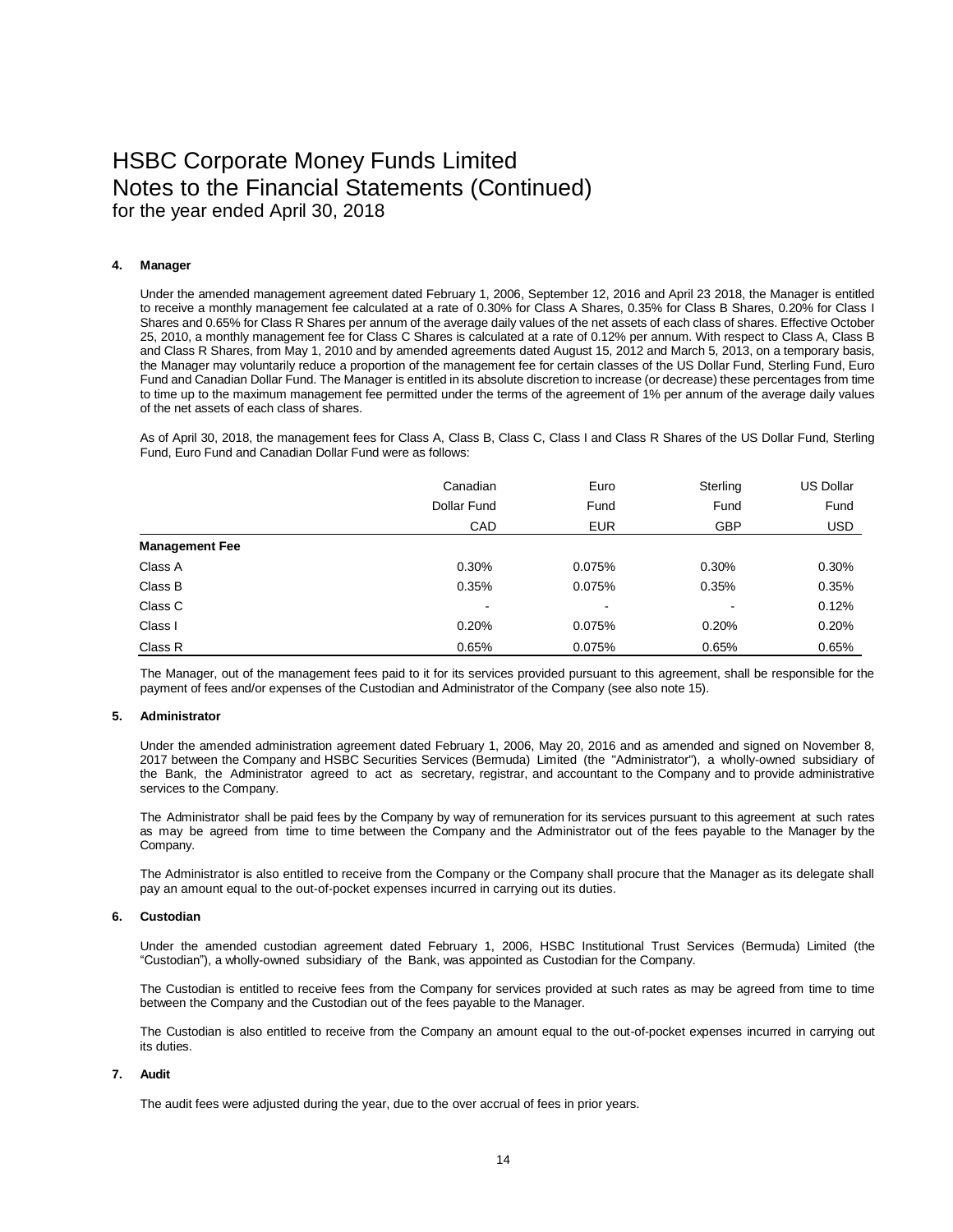### **8. Taxation**

At the present time no income, corporation profit, withholding or capital gains taxes are levied in Bermuda and, accordingly, no provision for such taxes has been recorded by the Company. In the event that such taxes are levied, the Company has received an undertaking from the Bermuda Government, under the Exempted Undertaking Tax Protection Act 1966, exempting it from all such taxes until March 31, 2035.

#### **9. Directors' Fees**

Each of the Directors is entitled to receive from the Company a fee at such rate as may be set from time to time by the Board of Directors, provided such remuneration shall not exceed an aggregate amount of USD 30,000 per annum without prior consent of the Shareholders in a general meeting. The Directors may also be reimbursed for all travel, hotel and other expenses properly incurred by them in attending meetings of the Company. No such fees will be payable where the Director is employed by the Bank or any of its subsidiaries or affiliates.

For the year ended April 30, 2018, Ms. Julie E. McLean received an annual fee of USD 8,500 and Mr. L. Anthony Joaquin received an annual fee of USD 13,500. The change in the annual rate was effective from December 12, 2017.

#### **10. Related Parties and Directors' Interests**

As at April 30, 2018, the Directors do not have any interests in the Funds.

The Manager held 1 share each of Class A and B in the Canadian Dollar Fund, 2 shares of Class I in the Sterling Fund and 17,249,399 shares of Class A in the US Dollar Fund.

HSBC Institutional Trust Services (Bermuda) Limited, Custodian to the Company is a related party, by virtue of it being a wholly owned subsidiary of HSBC Holdings plc.

#### **11. Share Capital**

The present authorized share capital of USD 2,000,000,000 of the Company is divided into 19,999,880,000 voting participating common shares ("Shares") of USD 0.10 par value each and 12,000 non-voting, non-participating founders' shares of USD 1.00 par value each. As of April 30, 2018, US Treasury Fund Class A, B, C and I had no shares in issue. The Manager holds all founders' shares, nil paid. The founders' shares are not entitled to vote unless there are no other shares in issue, and are not entitled to any dividends. Participating common shares may be subscribed for and redeemed on a daily basis.

The Directors' intention is to declare dividends for all classes of shares in all Funds, except Class R shares, on each dealing day. Dividends are paid monthly and are automatically reinvested in the form of additional shares of the same class, unless the shareholder elects for payment in cash. With respect to Class R shares, shareholders do not receive dividends since their share of income or profits are accumulated and reflected in the daily net asset value per share.

The Company has a policy of maintaining a constant net asset value for the following Funds and Share Classes:

| Canadian Dollar Fund - Class A, B | CAD 1.00        |
|-----------------------------------|-----------------|
| Euro Fund - Class A, B            | EUR 1.00        |
| Sterling Fund - Class A, B        | GBP 1.00        |
| US Dollar Fund - Class A, B, C, I | <b>USD 1.00</b> |

Shares of each of the distributing share classes are subject to compulsory redemption automatically as at any dealing day, from time to time in the sole and absolute discretion of the directors, where the applicable distributing share class has suffered a negative yield. Shares of a distributing share class affected by a negative yield event will be redeemed pro-rata across all shareholders in the applicable class. The proceeds of such special redemption will be retained by the Company and will be applied to discharge the applicable shareholder's pro-rata share of such negative yield. Shareholders subject to a special redemption will have no right to receive the proceeds of such special redemption and will cease to have any rights with respect to the shares so redeemed after the close of business on the relevant dealing day as of which the special redemption is affected. For the year ended April 30, 2018, 30,163.65 shares were redeemed in respect of the Euro Fund.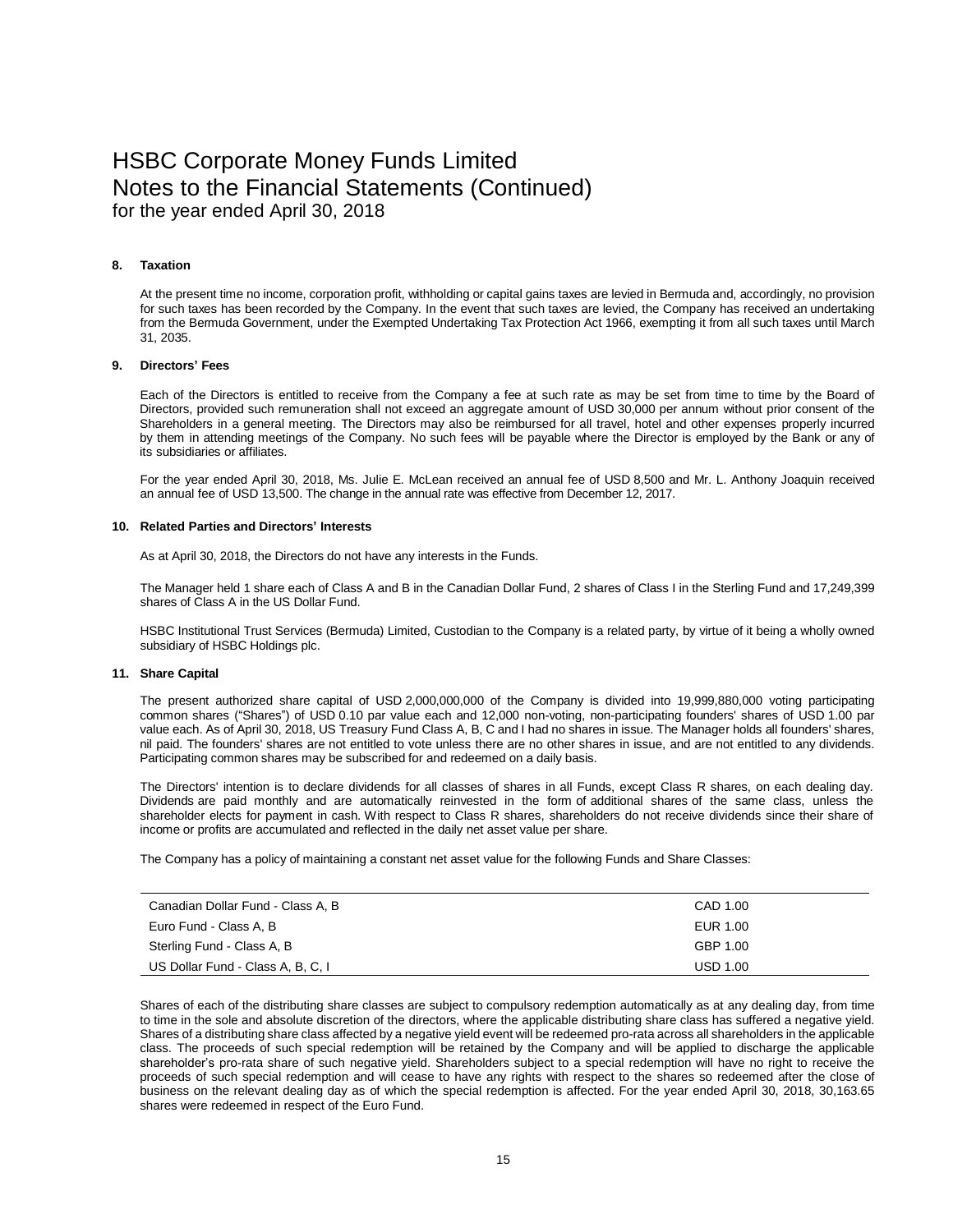### **11. Share Capital (continued)**

Transactions in the Shares of the Company during the year ended April 30, 2018 are as follows:

|                                 |                       |                       | Canadian              | Canadian              | Canadian              |
|---------------------------------|-----------------------|-----------------------|-----------------------|-----------------------|-----------------------|
|                                 |                       |                       | <b>Dollar Fund</b>    | <b>Dollar Fund</b>    | Dollar Fund           |
|                                 |                       |                       | Class A               | Class B               | Class R               |
| Shares in issue May 1, 2017     |                       |                       | 25,472,439            | 5,897,649             | 620,846               |
| Shares issued during the year   |                       |                       | 15,305,685            | 900,782               | 5,113                 |
| Shares redeemed during the year |                       |                       | (10,366,338)          | (150,000)             | (187,735)             |
| Shares in issue April 30, 2018  |                       |                       | 30,411,786            | 6,648,431             | 438,224               |
|                                 |                       |                       |                       |                       |                       |
|                                 |                       |                       | Euro Fund             | Euro Fund             | Euro Fund             |
|                                 |                       |                       | Class A               | Class B               | Class R               |
| Shares in issue May 1, 2017     |                       |                       | 10,144,069            | 1,313,294             | 21,997                |
| Shares issued during the year   |                       |                       |                       |                       |                       |
| Shares redeemed during the year |                       |                       | (10,144,069)          | (1,313,294)           | (21, 997)             |
| Shares in issue April 30, 2018  |                       |                       |                       |                       |                       |
|                                 |                       |                       |                       |                       |                       |
|                                 |                       |                       | <b>Sterling Fund</b>  | <b>Sterling Fund</b>  | <b>Sterling Fund</b>  |
|                                 |                       |                       | Class A               | Class B               | Class R               |
| Shares in issue May 1, 2017     |                       |                       | 36,110,956            | 28,843,282            | 101,205               |
| Shares issued during the year   |                       |                       | 958,341,834           | 17,106,722            | 194                   |
| Shares redeemed during the year |                       |                       | (644,968,547)         | (14,838,214)          | (56,844)              |
| Shares in issue April 30, 2018  |                       |                       | 349,484,243           | 31,111,790            | 44,555                |
|                                 |                       |                       |                       |                       |                       |
|                                 | <b>US Dollar Fund</b> | <b>US Dollar Fund</b> | <b>US Dollar Fund</b> | <b>US Dollar Fund</b> | <b>US Dollar Fund</b> |
|                                 | Class A               | Class B               | Class C               | Class I               | Class R               |
| Shares in issue May 1, 2017     | 2,166,572,369         | 1,541,086,245         | 727,302,386           | 142,880,429           | 1,990,507             |
| Shares issued during the year   | 47,492,780,133        | 9,302,133,834         | 11,741,784,192        | 883,199,658           | 202,978               |
| Shares redeemed during the year | (46,894,211,496)      | (9,956,422,652)       | (10, 535, 450, 787)   | (842,297,106)         | (945, 547)            |
| Shares in issue April 30, 2018  | 2,765,141,006         | 886,797,427           | 1,933,635,791         | 183,782,981           | 1,247,938             |

### **12. Cost of Investments**

| Cost of investments as at April 30, 2018 |            |                          |
|------------------------------------------|------------|--------------------------|
| Canadian Dollar Fund                     | CAD        | 44,707,417               |
| Euro Fund                                | EUR        | $\overline{\phantom{a}}$ |
| <b>Sterling Fund</b>                     | <b>GBP</b> | 381,466,450              |
| US Dollar Fund                           | USD        | 5,779,640,846            |

#### **13. Financial Instruments and Associated Risks**

### **Price Risk**

Price risk arises primarily from uncertainty around the future prices of financial instruments held by the Company and represents the loss the Company might incur through holding such instruments in the face of price movements. The Manager allocates the Company's portfolio of investments with a view to minimizing the risk associated with particular countries and industry sectors. Each Fund's overall market position is monitored on a daily basis by the Manager.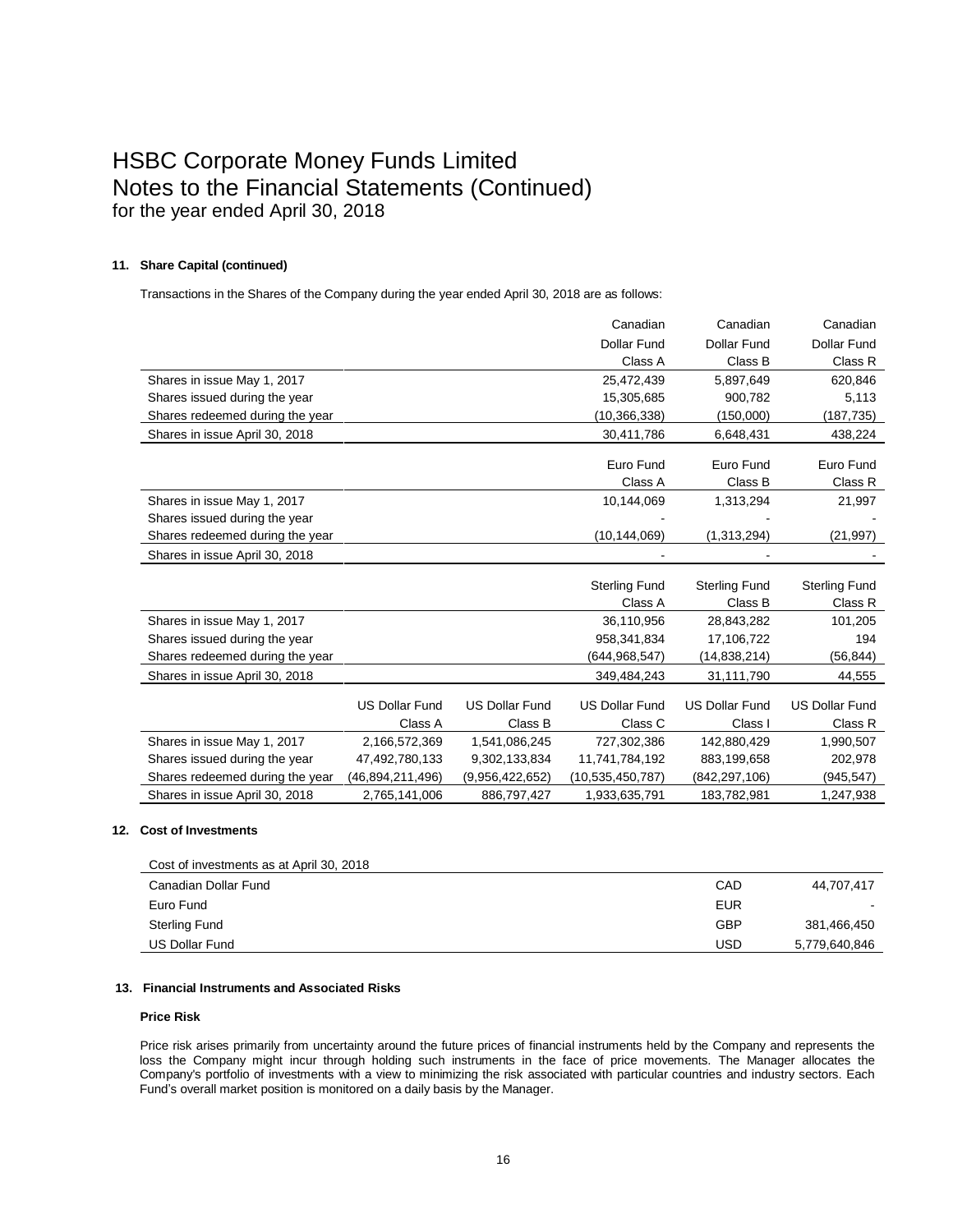#### **13. Financial Instruments and Associated Risks (continued)**

#### **Currency Risk**

The investments of each Fund are denominated in the related base currency. Therefore, the Funds are not subject to significant currency risk.

#### **Interest Rate Risk**

The Company is exposed to interest rate risk to the extent that the fair value of the Company's financial instruments may fluctuate with movements in interest rates.

#### **Liquidity Risk**

The Company invests in certain sub-funds of HSBC Global Liquidity Funds Plc ("HSBC GLF") which provides daily redemptions. The Company may invest in debt securities that are not publicly traded or for which there is no liquid market. The Company is exposed to liquidity risk to the extent that it is unable to realize its positions to meet liabilities and redemptions as they fall due (see also note 11). The Manager manages liquidity risk by maintaining sufficient liquid assets to meet liabilities and redemptions as they fall due.

#### **Credit Risk**

Financial assets that potentially expose the Company to credit risk consist primarily of cash, investments, interest and dividends receivable and accounts receivable. The extent of the Company's exposure to credit risk in respect of these financial assets approximates the carrying values as recorded in the statements of assets and liabilities. Credit risk is managed by dealing with reputable counterparties.

#### **Investments in Other Investment Funds**

The investments in other investment funds (the "investee funds") are valued at their fair value. The fair value represents the amount the Company would have received at April 30, 2018 if it had liquidated its investments. The Company has the ability to liquidate its investments periodically depending on the provisions of the respective investee fund's offering documents.

The investee funds in which the Company has invested utilize a variety of financial instruments in their trading strategies including equity and debt securities of both U.S. and foreign issuers, options, futures contracts, forward contracts and swap contracts, which may be denominated in various currencies. Several of these financial instruments contain varying degrees of off-balance sheet risk whereby changes in market values of the securities underlying the financial instruments may be in excess of the amounts recorded on each investee fund's balance sheet. However, due to the nature of the Company's interests in the investee funds, such risks are limited to the Company's capital balance in each investee fund.

As of April 30, 2018, all Funds have investments in certain sub-funds of HSBC GLF, a related party managed by HSBC Global Asset Management (UK) Limited in connection with HSBC Canadian Dollar Liquidity Fund, HSBC Sterling Liquidity Fund and HSBC US Dollar Liquidity Fund, and by HSBC Global Asset Management FLP (France) in connection with HSBC Euro Liquidity Fund. The objective of HSBC GLF is described for each sub-fund as follows:

#### *HSBC Canadian Dollar Liquidity Fund*

The investment objective of the HSBC Canadian Dollar Liquidity Fund is to provide investors with security of capital and daily liquidity together with an investment return which is comparable to normal Canadian Dollar denominated money market interest rates.

#### *HSBC Euro Liquidity Fund*

The investment objective of the HSBC Euro Liquidity Fund is to provide investors with security of capital and daily liquidity together with an investment return which is comparable to normal Euro denominated money market interest rates.

#### *HSBC Sterling Liquidity Fund*

The investment objective of the HSBC Sterling Liquidity Fund is to provide investors with security of capital and daily liquidity together with an investment return which is comparable to normal Sterling denominated money market interest rates.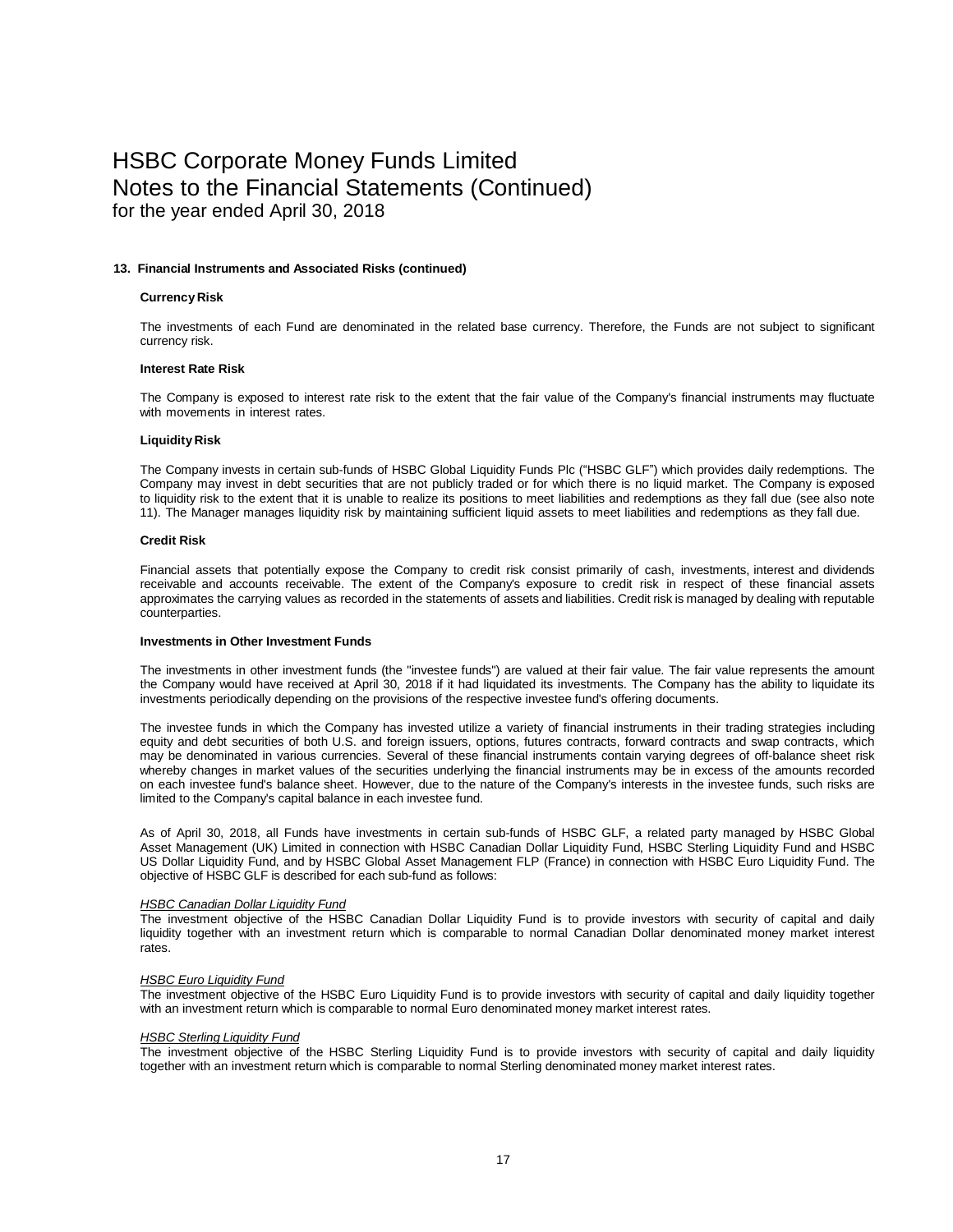### **13. Financial Instruments and Associated Risks (continued)**

#### **Investments in Other Investment Funds (continued)**

#### *HSBC US Dollar Liquidity Fund*

The investment objective of the HSBC US Dollar Liquidity Fund is to provide investors with security of capital and daily liquidity together with an investment return which is comparable to normal US Dollar denominated money market interest rates.

The following table summarizes the proportionate share of investments of HSBC GLF – HSBC Sterling Liquidity Fund of which the Sterling Fund's proportionate share is greater than 5% of the Sterling Fund's net assets:

|                                                                            | Nominal Value | Value      | % of Sterling<br>Fund's |
|----------------------------------------------------------------------------|---------------|------------|-------------------------|
| Description                                                                | GBP           | GBP        | <b>Net Assets</b>       |
| Bred 0.46% 01/05/2018                                                      | 37.152.729    | 37.152.729 | 9.74%                   |
| Sumitomo Mitsui Financial Group 0.46%-0.56% due 01/05/2018 -<br>13/06/2018 | 25.387.698    | 25.383.111 | 6.65%                   |
| Mizuho Financial Group 0.46%-0.79% due 01/05/2018 - 06/07/2018             | 22,105,874    | 22.105.874 | 5.79%                   |

The following table summarizes the proportionate share of investments of HSBC GLF – HSBC US Dollar Fund of which the US Dollar Fund's proportionate share is greater than 5% of the USD Fund's net assets:

|                                                               | Nominal Value | Value       | % of US Dollar<br>Fund's |
|---------------------------------------------------------------|---------------|-------------|--------------------------|
| Description                                                   | JSD           | USD         | <b>Net Assets</b>        |
| Toronto-Dominion Bank 1.64%-2.23% due 01/05/2018 - 02/01/2019 | 378,302,265   | 378.047.311 | 6.53%                    |

The following table summarizes the proportionate share of investments of HSBC GLF – HSBC Canadian Dollar Fund of which the Canadian Dollar Fund's proportionate share is greater than 5% of the Canadian Dollar Fund's net assets:

|                                                             | Nominal Value | Value     | % of Canadian<br>Dollar Fund's |
|-------------------------------------------------------------|---------------|-----------|--------------------------------|
| Description                                                 | CAD           | CAD       | Net Assets                     |
| Canadian Treasury Bill 0.00% due 17/05/2018 - 04/10/2018    | 3,751,871     | 3.740.413 | 8.36%                          |
| Societe Generale 1.10% 01/05/2018                           | 2,886,055     | 2.886.055 | 6.45%                          |
| Crédit Agricole 1.10% 01/05/2018                            | 2.886.055     | 2.886.055 | 6.45%                          |
| National Bank of Canada 1.15% 01/05/2018                    | 2.857.194     | 2.857.194 | 6.39%                          |
| Bank of Nova Scotia 0.72%-1.63% due 02/05/2018 - 03/07/2018 | 2.857.194     | 2.855.502 | 6.38%                          |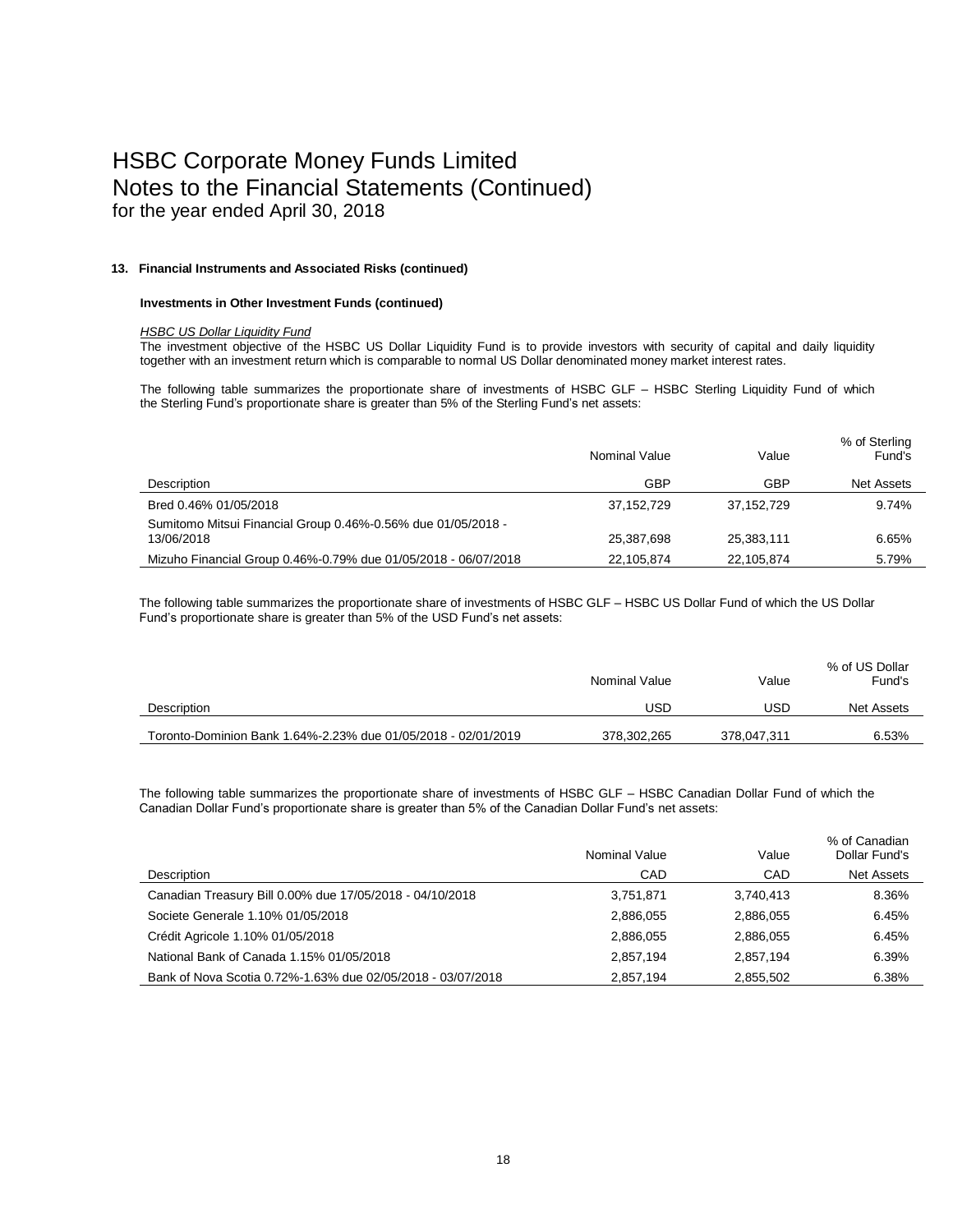### **13. Financial Instruments and Associated Risks (continued)**

### **Investments in Other Investment Funds (continued)**

Summarized financial information pertaining to the relevant HSBC GLF sub-fund based on its April 30, 2018 audited financial statements is as follows:

|                                 | <b>HSBC Canadian Dollar</b> | <b>HSBC Sterling</b>  | <b>HSBC US Dollar</b> |
|---------------------------------|-----------------------------|-----------------------|-----------------------|
|                                 | <b>Liquidity Fund</b>       | <b>Liquidity Fund</b> | <b>Liquidity Fund</b> |
|                                 | CAD                         | <b>GBP</b>            | <b>USD</b>            |
| <b>Current assets</b>           |                             |                       |                       |
| Cash and cash equivalents       | 41,011                      | 77,448                | 641,417               |
| Financial assets at fair value  |                             |                       |                       |
| through profit and loss         | 154,963,077                 | 6,330,998,410         | 23,625,176,327        |
| Accrued interest income         | 66,597                      | 1,956,279             | 16,511,345            |
| <b>Total assets</b>             | 155,070,685                 | 6,333,032,137         | 23,642,329,089        |
| Liabilities                     |                             |                       |                       |
| Due to broker                   |                             | 169,825,647           |                       |
| Accrued management fees         | 13,299                      | 672,380               | 1,923,676             |
| Distributions payable           | 148,971                     | 2,021,102             | 36, 145, 197          |
| <b>Total liabilities</b>        | 162,270                     | 172,519,129           | 38,068,873            |
|                                 |                             |                       |                       |
| Net assets                      | 154,908,415                 | 6,160,513,008         | 23,604,260,216        |
|                                 |                             |                       |                       |
| Income                          |                             |                       |                       |
| Interest income                 | 1,542,134                   | 27,762,787            | 387,914,204           |
| Expenses                        |                             |                       |                       |
| Management fees                 | (167, 166)                  | (9,503,091)           | (26,909,984)          |
| Net investment income from      |                             |                       |                       |
| operations before finance costs | 1,374,968                   | 18,259,696            | 361,004,220           |
| Finance costs                   |                             |                       |                       |
| Distribution to holders of      |                             |                       |                       |
| redeemable participating shares |                             |                       |                       |
| Paid                            | 1,142,143                   | 15,134,460            | 312,528,958           |
| Payable                         | 148,971                     | 2,021,102             | 36, 145, 197          |
|                                 | 1,291,114                   | 17, 155, 562          | 348,674,155           |
| Change in net assets            |                             |                       |                       |
| attributable to holders of      |                             |                       |                       |
| redeemable participating shares | 83,854                      | 1,104,134             | 12,330,065            |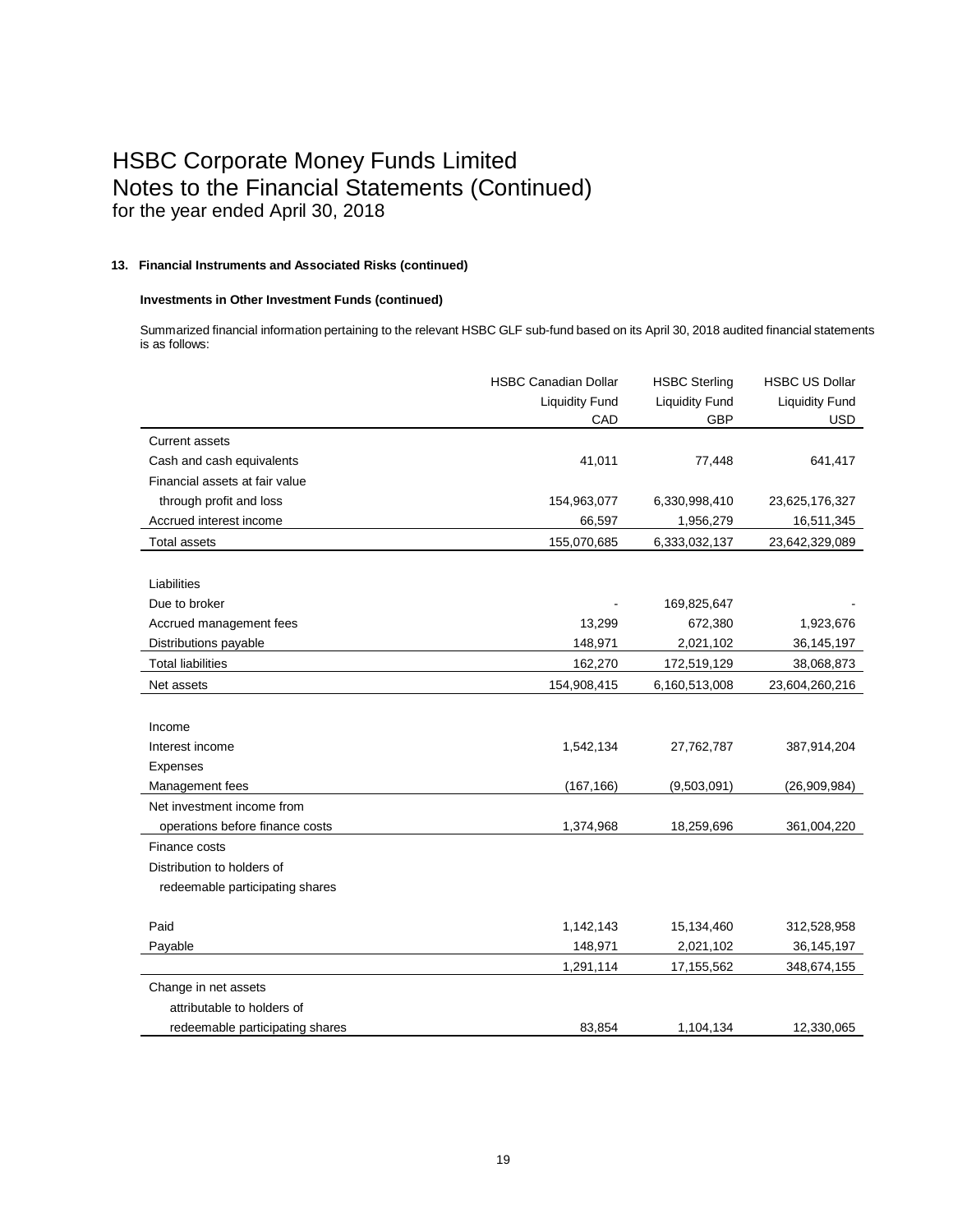### **13. Financial Instruments and Associated Risks (continued)**

### **Investments in Other Investment Funds (continued)**

|                                | <b>HSBC Canadian Dollar</b> | <b>HSBC Sterling</b>  | <b>HSBC US Dollar</b> |
|--------------------------------|-----------------------------|-----------------------|-----------------------|
|                                | <b>Liquidity Fund</b>       | <b>Liquidity Fund</b> | <b>Liquidity Fund</b> |
| <b>Investment Assets</b>       | % of Net Assets             | % of Net Assets       | % of Net Assets       |
| Debt Investments               |                             |                       |                       |
| <b>Bankers Acceptances</b>     | 22.89                       |                       |                       |
| <b>Certificates of Deposit</b> | 9.69                        | 47.78                 | 31.89                 |
| <b>Commercial Paper</b>        | 20.29                       | 27.41                 | 41.61                 |
| Corporate Bonds                |                             |                       | 0.14                  |
| <b>Floating Rate Notes</b>     | 11.77                       | 8.09                  | 3.50                  |
| Government Bonds               |                             |                       |                       |
| Repurchase Agreements          |                             |                       |                       |
| <b>Time Deposits</b>           | 19.30                       | 19.49                 | 22.95                 |
| <b>Treasury Bills</b>          | 16.10                       |                       |                       |
| <b>Treasury Notes/Bonds</b>    |                             |                       |                       |
| Total investment assets        | 100.04                      | 102.77                | 100.09                |

The Company and HSBC GLF are related parties by virtue of having managers that are under common control.

The Company earned dividend income from the HSBC GLF funds of CAD 434,564 in the Canadian Dollar Fund, USD 86,214,130 in the US Dollar Fund, GBP 728,737 in the Sterling Fund and EUR (19,915) in the Euro Fund.

Investors should refer to HSBC GLF's audited financial statements and prospectus for more detailed information.

### **14. Dividends**

The table below reflects the dividends declared during the year and dividends payable as at April 30, 2018.

|                            | Canadian           | Euro       | Sterling   | <b>US Dollar</b> |
|----------------------------|--------------------|------------|------------|------------------|
|                            | <b>Dollar Fund</b> | Fund       | Fund       | Fund             |
|                            | CAD                | <b>EUR</b> | <b>GBP</b> | <b>USD</b>       |
| <b>Dividends Declared</b>  |                    |            |            |                  |
| Class A dividends declared | 197,972            | (23, 639)  | 198,805    | 33,952,797       |
| Class B dividends declared | 39,716             | (3, 377)   | 24,606     | 11,884,674       |
| Class C dividends declared |                    |            |            | 22,272,058       |
| Class I dividends declared |                    |            |            | 2,935,644        |
| Total dividends declared   | 237,688            | (27,016)   | 223,411    | 71,045,173       |
|                            |                    |            |            |                  |
| <b>Dividends Payable</b>   |                    |            |            |                  |
| Class A dividends payable  | 1,792              |            | 9,003      | 138,654          |
| Class B dividends payable  | 133                |            | 844        | 53,791           |
| Class C dividends payable  |                    |            |            | 99,796           |
| Class I dividends payable  | 19                 |            |            | 9,055            |
| Fund Level*                |                    | 3,701      |            |                  |
| Total dividends payable    | 1,944              | 3,701      | 9,847      | 301,296          |

 *\* Due to negative yield, Fund did not distribute at class level.*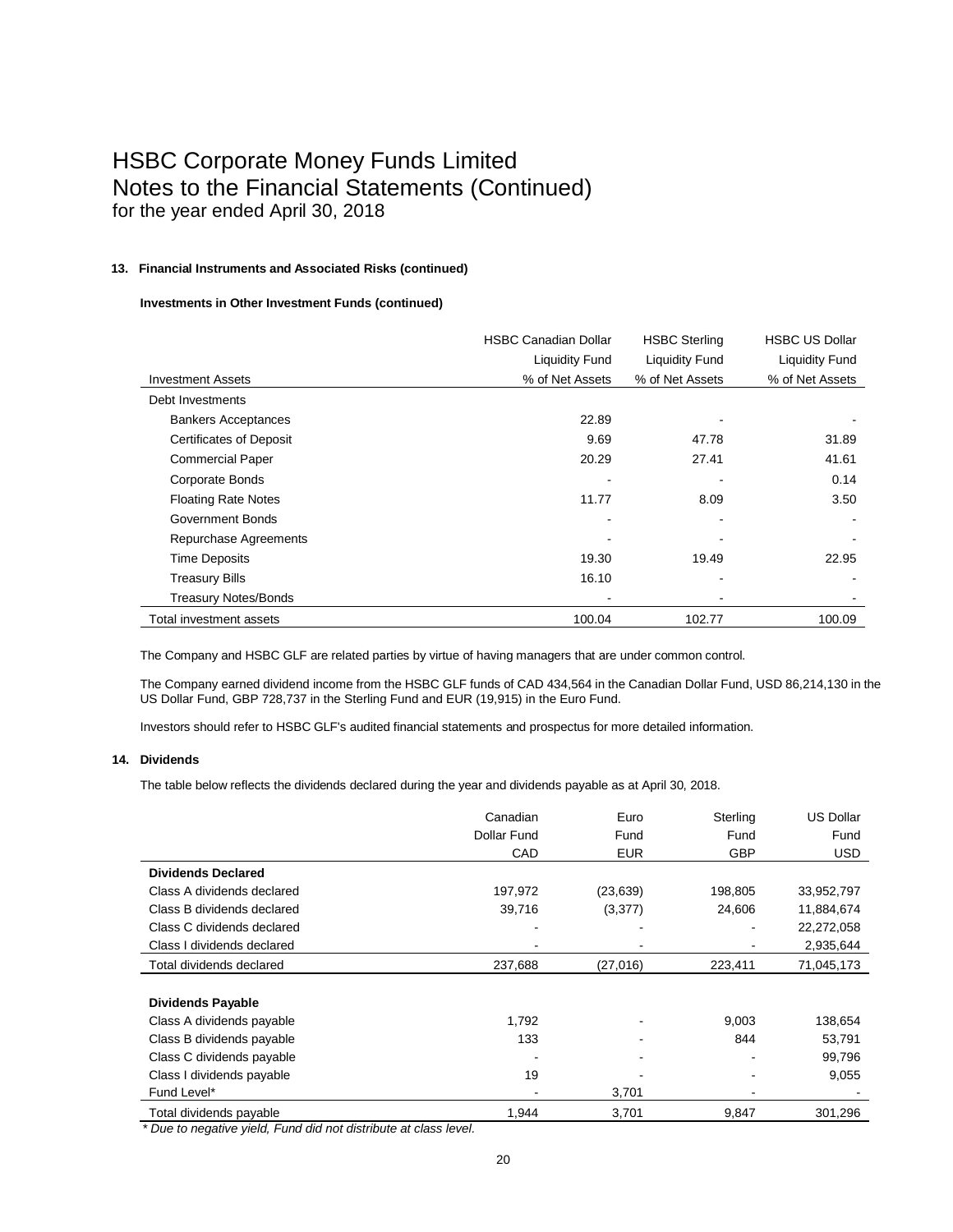### **15. Management Fees**

|                         | Canadian    | Euro       | Sterling   | <b>US Dollar</b> |
|-------------------------|-------------|------------|------------|------------------|
|                         | Dollar Fund | Fund       | Fund       | Fund             |
|                         | CAD         | <b>EUR</b> | <b>GBP</b> | <b>USD</b>       |
| Class A management fees | 85,084      | 3,419      | 421,521    | 8,463,138        |
| Class B management fees | 21,440      | 516        | 104,285    | 3,714,867        |
| Class C management fees | -           | $\,$       |            | 1,857,809        |
| Class I management fees | ٠           | $\,$       |            | 443,159          |
| Class R management fees | 58,181      | 190        | 6,619      | 187,236          |
| Total management fees   | 164,705     | 4,125      | 532,425    | 14,666,209       |
| Management fees payable | 14,729      |            | 105,810    | 1,296,760        |

### **16. Schedule of Financial Highlights**

### **Schedule of Financial Highlights for Canadian Dollar Fund**

| for year ended April 30, 2018                 |            | CAD       |           |  |  |
|-----------------------------------------------|------------|-----------|-----------|--|--|
|                                               | Class A    | Class B   | Class R   |  |  |
|                                               |            |           |           |  |  |
| Selected per share data                       |            |           |           |  |  |
| Net asset value at beginning of the year      | 1.0000     | 1.0000    | 17.4439   |  |  |
| Income from investment operations             |            |           |           |  |  |
| Net investment income                         | 0.0069     | 0.0064    | 0.0618    |  |  |
| Less distributions from net investment income | (0.0069)   | (0.0064)  |           |  |  |
|                                               |            |           |           |  |  |
| Net asset value at end of the year            | 1.0000     | 1.0000    | 17.5057   |  |  |
| Total return                                  | 0.69%      | 0.64%     | 0.35%     |  |  |
| Ratios to average net assets                  |            |           |           |  |  |
|                                               |            |           |           |  |  |
| Total expenses                                | 0.31%      | 0.36%     | 0.65%     |  |  |
| Net investment income                         | 0.70%      | 0.65%     | 0.33%     |  |  |
| Supplemental data                             |            |           |           |  |  |
| Net assets at end of the year                 | 30,411,786 | 6,648,431 | 7,671,444 |  |  |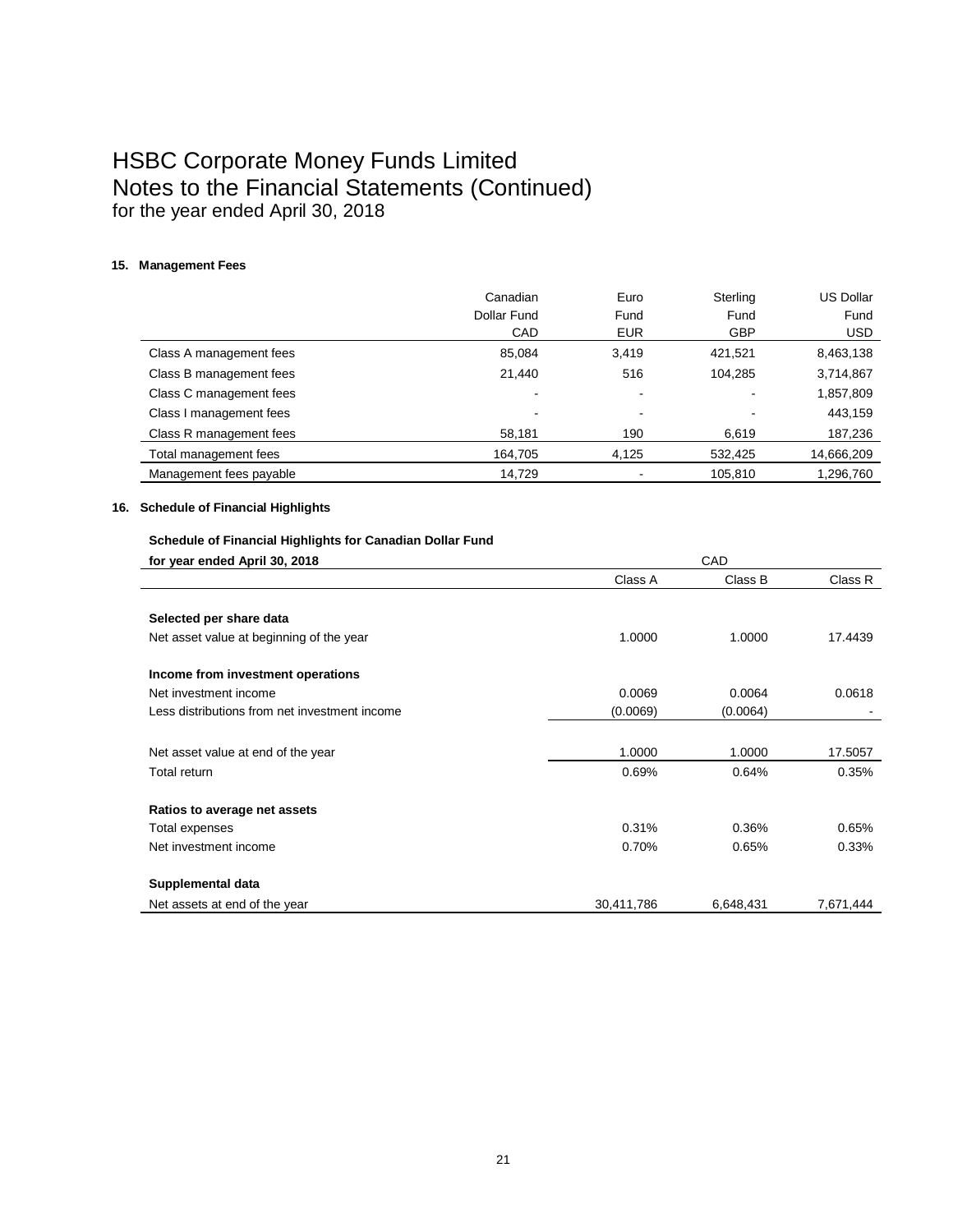### **16. Schedule of Financial Highlights (continued)**

### **Schedule of Financial Highlights for Euro Fund**

| for the year ended April 30, 2018            |            | <b>EUR</b> |          |  |
|----------------------------------------------|------------|------------|----------|--|
|                                              | Class A    | Class B    | Class R  |  |
|                                              |            |            |          |  |
| Selected per share data                      |            |            |          |  |
| Net asset value at beginning of the year     | 1.0000     | 1.0000     | 16.0093  |  |
| Loss from investment operations              |            |            |          |  |
| Net investment expense                       | (0.0045)   | (0.0045)   | (0.0712) |  |
| Plus proceeds from compulsory redemption     | 0.0045     | 0.0045     |          |  |
|                                              |            |            |          |  |
| Net asset value prior to redemptions payable | 1.000      | 1.000      | 15.9381  |  |
| <b>Total return</b>                          | $(0.45)\%$ | $(0.45)\%$ | (0.44)%  |  |
| Ratios to average net assets*                |            |            |          |  |
| Total expenses                               | 0.12%      | 0.10%      | 0.20%    |  |
| Net investment expense                       | $(0.40)\%$ | $(0.38)\%$ | (0.54)%  |  |
| Supplemental data                            |            |            |          |  |
| Net assets at end of the year                |            |            |          |  |
|                                              |            |            |          |  |

### **Schedule of Financial Highlights for Sterling Fund**

| for the year ended April 30, 2018             |             | <b>GBP</b> |         |  |  |
|-----------------------------------------------|-------------|------------|---------|--|--|
|                                               | Class A     | Class B    | Class R |  |  |
|                                               |             |            |         |  |  |
| Selected per share data                       |             |            |         |  |  |
| Net asset value at beginning of the year      | 1.0000      | 1.0000     | 20.6468 |  |  |
| Income from investment operations             |             |            |         |  |  |
| Net investment income                         | 0.0011      | 0.0008     | 0.0015  |  |  |
| Less distributions from net investment income | (0.0011)    | (0.0008)   |         |  |  |
|                                               |             |            |         |  |  |
| Net asset value at end of the year            | 1.0000      | 1.0000     | 20.6483 |  |  |
| Total return                                  | 0.11%       | 0.08%      | 0.01%   |  |  |
| Ratios to average net assets                  |             |            |         |  |  |
| Total expenses                                | 0.28%       | 0.32%      | 0.38%   |  |  |
| Net investment income                         | 0.14%       | 0.08%      | 0.01%   |  |  |
| Supplemental data                             |             |            |         |  |  |
| Net assets at end of the year                 | 349,484,243 | 31,111,790 | 919,986 |  |  |

*\*Ratios are calculated for the period from May 1, 2017 to January 31, 2018.*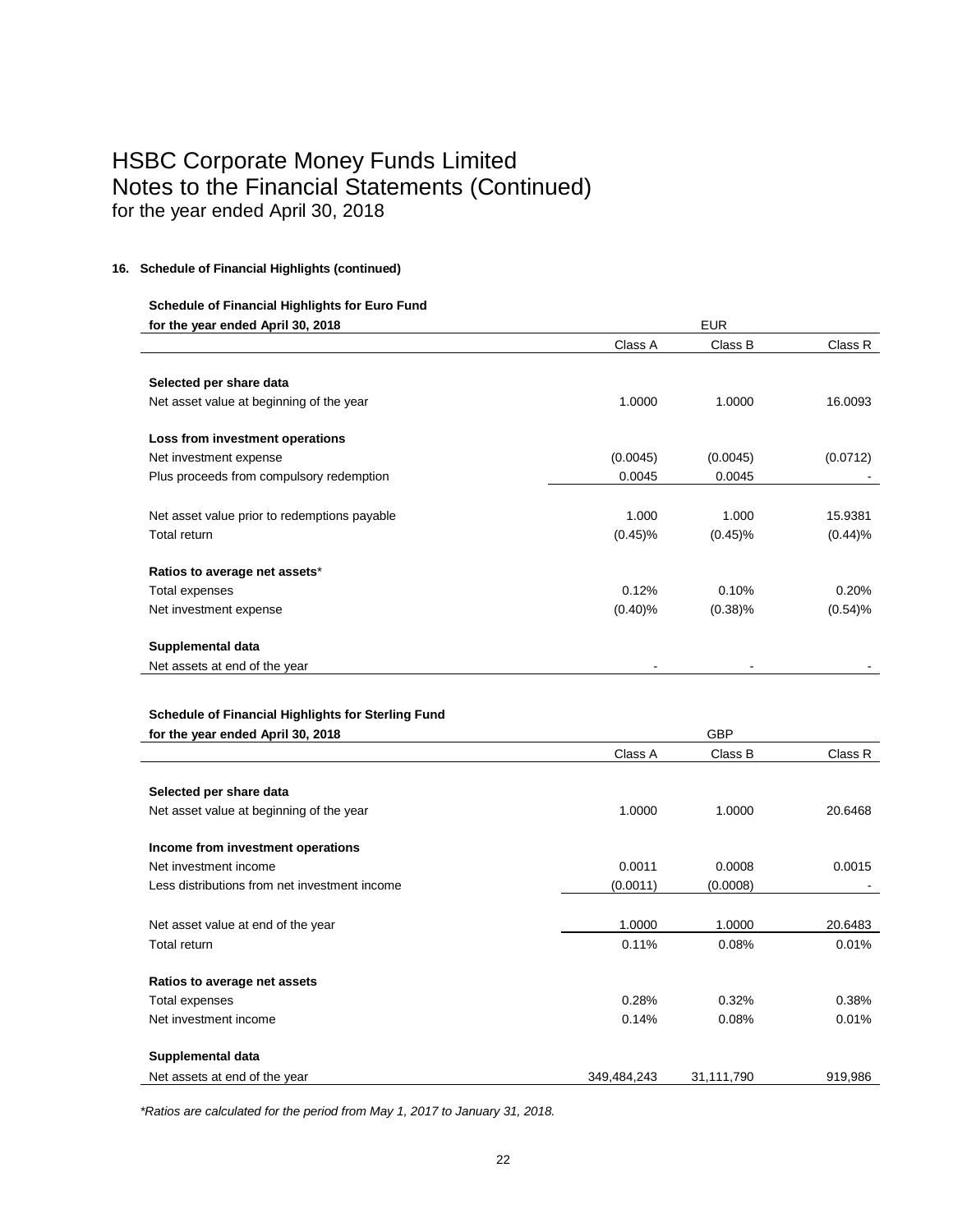### **16. Schedule of Financial Highlights (continued)**

### **Schedule of Financial Highlights for US Dollar Fund**

| for year ended April 30, 2018                 | <b>USD</b>    |             |               |             |            |
|-----------------------------------------------|---------------|-------------|---------------|-------------|------------|
|                                               | Class A       | Class B     | Class C       | Class I     | Class R    |
|                                               |               |             |               |             |            |
| Selected per share data                       |               |             |               |             |            |
| Net asset value at beginning of the year      | 1.0000        | 1.0000      | 1.0000        | 1.0000      | 17.5559    |
|                                               |               |             |               |             |            |
| Income from investment operations             |               |             |               |             |            |
| Net investment income                         | 0.0119        | 0.0114      | 0.0137        | 0.0129      | 0.1469     |
| Less distributions from net investment income | (0.0119)      | (0.0114)    | (0.0137)      | (0.0129)    |            |
|                                               |               |             |               |             |            |
| Net asset value at end of the year            | 1.0000        | 1.0000      | 1.0000        | 1.0000      | 17.7028    |
| <b>Total return</b>                           | 1.19%         | 1.14%       | 1.37%         | 1.29%       | 0.84%      |
|                                               |               |             |               |             |            |
| Ratios to average net assets                  |               |             |               |             |            |
| Total expenses                                | 0.31%         | 0.36%       | 0.13%         | 0.21%       | 0.66%      |
| Net investment income                         | 1.21%         | 1.12%       | 1.45%         | 1.34%       | 0.81%      |
|                                               |               |             |               |             |            |
| Supplemental data                             |               |             |               |             |            |
| Net assets at end of the year                 | 2,765,141,006 | 886,797,427 | 1,933,635,791 | 183,782,981 | 22,091,985 |

An individual shareholder's return may vary from the above, based on the timing of subscriptions and redemptions.

### **17. Commitments and Contingencies**

In the normal course of operations the Company enters into contracts that contain a variety of representations and warranties which provide general indemnifications. The Company's maximum exposure under these arrangements is unknown as this would involve future claims that may be made against the Company that have not yet occurred. However, based on experience, the Company expects the risk of loss to be remote.

#### **18. Subsequent Events**

Management have assessed and evaluated all subsequent events arising from the date of the statements of assets and liabilities up until September 19, 2018 and have determined that there are no material events other than those disclosed below that would require disclosure in the Company's financial statements through this date.

On April 23, 2018, the Board of Directors have approved the following material changes to the Company effective from September 30, 2018:

- Transition from constant NAV fund to a low volatility NAV fund, and,
- Implementation of a redemption gate.

Following the Board of Directors' decision, the prospectus of the Company, dated June 26, 2018, has been updated to include the redemption gate wording.

A new sub-fund, HSBC US Treasury Liquidity Fund (GLF Treasury) was launched on July 23, 2018.

Subsequent to April 30, 2018, there were net capital activities of USD 176,200,120, CAD 4,153,495, and GBP (14,601,946).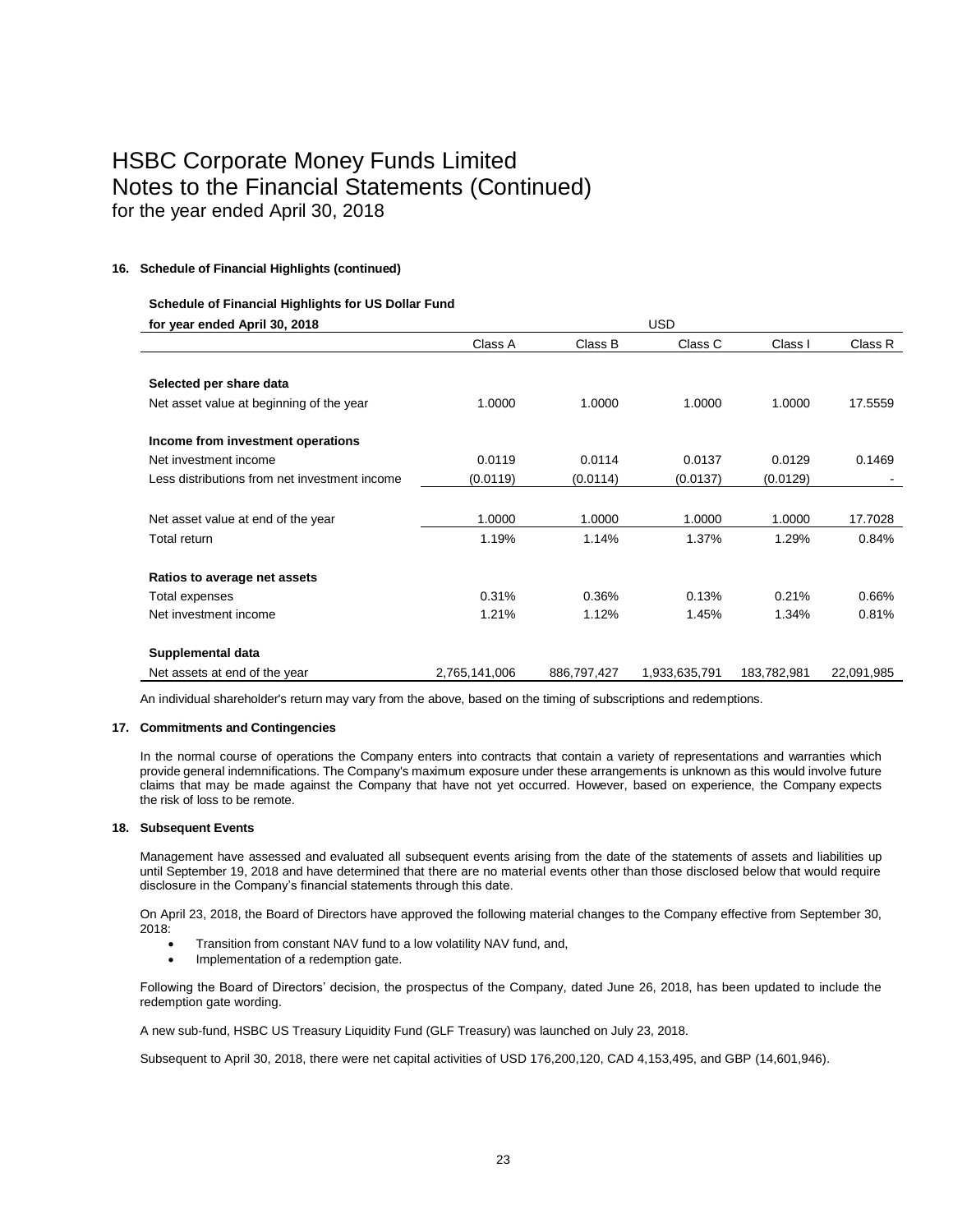### HSBC Corporate Money Funds Limited Management and Administration for the year ended April 30, 2018

### **Directors and Officers Administrator**

Paul Dawe, President (Appointed: April 23, 2018) HSBC Securities Services (Bermuda) Limited Chief Operating Officer 37 Front Street HSBC Global Asset Management **Hamilton HM 11, Bermuda** USA

Faith Outerbridge, Vice President **Auditors Auditors** Head of Global Asset Management HSBC Bank Bermuda Limited **KPMG** Audit Limited

L Anthony Joaquin, Director 4 Par-la-Ville Road Retired Managing Partner **Hamilton HM** 08, Bermuda Ernst & Young

Julie E. McLean, Director Conyers Dill & Pearman Limited Conyers Dill & Pearman Limited

Anthony T. Riker, Director 2 Church Street Vice President **Hamilton HM** 11, Bermuda HSBC Bank Bermuda Limited

### **Secretary and Registered Office**

HSBC Securities Services (Bermuda) Limited Cedar House, 5th Floor 37 Front Street 41 Cedar Avenue Hamilton HM 11, Bermuda **Hamilton HM 12, Bermuda** Hamilton HM 12, Bermuda

HSBC Global Asset Management (Bermuda) Limited Telephone: (441) 299-6900 37 Front Street Facsimile: (441) 299-6061 Hamilton HM 11, Bermuda Email: ifs.investor.services@us.hsbc.com

HSBC Institutional Trust Services (Bermuda) Limited Telephone: (441) 299-5900 37 Front Street Facsimile: (441) 299-6537 Hamilton HM 11, Bermuda Email: investmentcentre@hsbc.bm

### **Banker**

HSBC Bank Bermuda Limited 37 Front Street Hamilton HM 11, Bermuda

Crown House

### **Legal Advisers**

Clarendon House

### **Bermuda Stock Exchange Listing Sponsor**

Cohort Limited

### **Manager Client Services**

### **Custodian Sales Team**